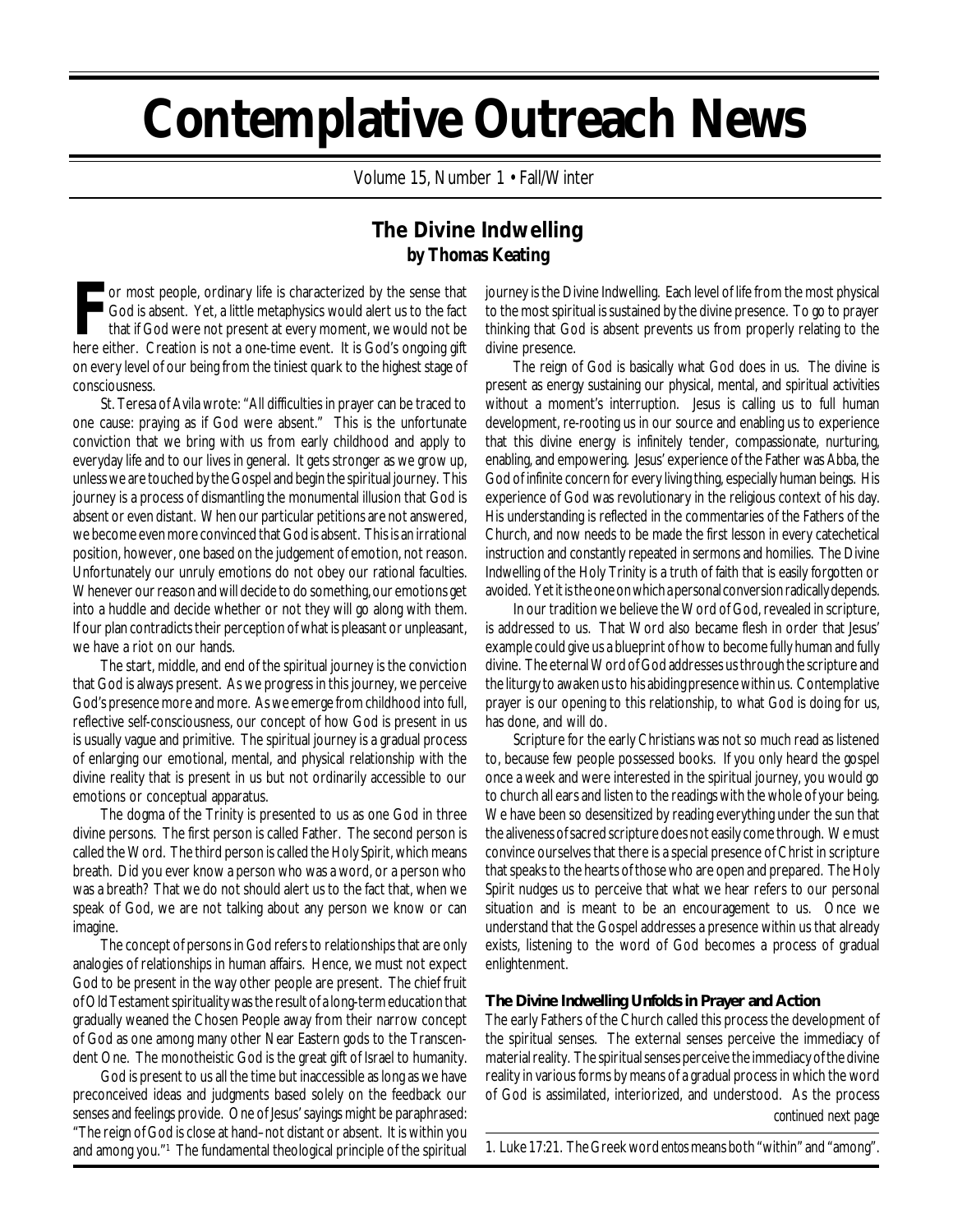### **The Divine Indwelling**

### Continued from Page One

advances, the Fruits of the Spirit enumerated by Paul (Gal. 5:22-23) and by Jesus in the Beatitudes (Matt. 5:3-11) begin to emerge. These are signs that we are waking up to the divine presence.

The first stage of this process is listening with the undivided attention of one who wants to learn from a great teacher. In the Christian scheme of things, Jesus is the enlightened one who lives in the Christian assembly as the glorified Christ.

The liturgy juxtaposes texts to awaken us through words and symbols to the divine presence within us, and how it operates in our lives in both prayer and action. Prayer, the sacraments, and good works are all directed toward one purpose: to awaken us to whom we actually are, but do not yet know. For example, the reception of the Eucharist is not a passing visit from Christ, but an awakening to his abiding presence within us, leading us into the further experience of the Father.

The Spirit bears witness to Christ's resurrection by empowering us with the Fruits of the Spirit and the Beatitudes. On the literal level, all we can do is listen to the message with good will and begin the process of dismantling our illusion that God is absent. In daily life the action of the Spirit increases as we try to put the values of the Gospel into effect. The monastics of the Middle Ages called this the moral level of scripture. When we are moved by the beauty and example of Jesus' life, we take courage that it might be possible to overcome our emotional programs for happiness that prevent us from accessing the full light of God's presence and action within us.

When the Word of God addresses us at a still deeper level, we move to the allegorical understanding of scripture. We become aware that the same graces that we are hearing about in the Gospel are taking place in our personal lives. We reflect that if Jesus could put up with the faults of the Apostles, he might put with ours. At the allegorical level, one begins to understand the deeper meaning of scripture to which Jesus invited his disciples when he said, "If you have ears to hear, please hear," implying that they were not listening at the level to which he was addressing them. The Word of God is not only addressed to our ears, to our minds, and to our hearts; it is addressed above all to who we are at the deepest level. We are rooted in God, and by accessing that divine energy we are united with God and able to do what Jesus did: to manifest God's tenderness and compassion among the people we serve and love. The allegorical level awakens us to the fact that Jesus is inviting us into a commitment of friendship. This commitment opens up the various levels of union that the Fathers of the Church called the unitive way. The unitive way is the awareness of the abiding presence of God, a presence that is not undermined by what we feel or think, by what others do, or even by tremendous tragedy. We have found our Source. We have become the Word of God and manifest the divine presence, just as Jesus manifested it in his daily life.

Each time we move to a new level of hearing the Word of God, all our relationships change: to ourselves, to God, to other people, and to the cosmos. Then we need to spend considerable time integrating all our relationships into this new perspective.

As we read the scripture in an attitude of listening and respond to it with openness, reflection, and love, we interiorize and assimilate the message. In addition, scripture moves us to respond to the good things that we read about. Thus, prayer becomes the spontaneous response

to the presence of the word of God. This word is not only present as a sound, but as a person. When we speak of the Word of God, we mean both the written word of God and the Word of God enfleshed in Jesus. Both words are knocking at the door of our inmost being where, because of our weak faith, Christ seems to be asleep, so to speak. Since we have never or only rarely experienced his presence, we assume that he is absent. As faith grows, that illusion is gradually diminished and overcome.

The spiritual journey is often presented as the purification of illusion, liberation from seeking the wrong things or too much of the good things, and freedom from the compulsions that arise from the misguided search for happiness that is still present in our unconscious and that manifests itself in upsetting emotions. The afflictive emotions arise when something we do not want happens, or when something we do want does not happen. Our decision to follow Christ on the conscious level is not enough to heal the wounds of original sin. The unconscious programs for happiness that we bring with us from early childhood, and of which we are not fully aware until we vigorously pursue the spiritual journey, continue to upset us when they do not achieve their desired objects.

Thus, if power or control is our predominant program for happiness, we can make all the resolutions we want not to be upset by circumstances that are out of our control–and still the feelings of anger, grief, or discouragement arise when something we planned is frustrated. We are always struggling with what we want to do or decide to do and with the feelings that oppose our good resolutions. This is the area that we must address in daily life. The sense of the radiant energy that Christ communicates when his word has finally resounded at the deepest level within us begins to work its way into all our thinking and activity, thus enhancing our capacity to respond with the kind of love that motivated him. The spiritual journey, then, teaches us the following:

- 1. To believe in the Divine Indwelling within us, fully present and energizing every level of our being.
- 2. To recognize that this energy is benign, healing, and transforming.
- 3. To enjoy its gradual unfolding, step by step, both in prayer and action.

Our prayer, as contemplative persons, is the constant exercise of faith, hope, and charity (Divine Love), and takes place in the silence of our hearts as we listen to the Word of God–not just with our ears or minds, but with our inmost being. God speaks best by silence. This does not mean that we do not have unwanted thoughts during prayer, but that we return again and again to the basic consent of self-surrender and trust. We say "yes" to that presence, and every now and then enter into union with it, as we identify the divine presence in Christ's humanity with the divine presence within us. When we say, "Come, Lord Jesus," we should remember that Christ is already here and that his coming simply means that he becomes more and more present to our consciousness. He does not move. We move. This process begins first with consent to God's presence, then surrender to it, and finally, transformation into it. As we learn to listen to the Word of God within us, we develop greater sensitivity to the Seven Gifts of the Spirit, allowing the divine energy to manifest itself appropriately during prayer and in the events of daily life, enabling us to lead our human lives in a divine way.

From the book *The Fruits and Gifts of the Spirit*, published by Lantern Books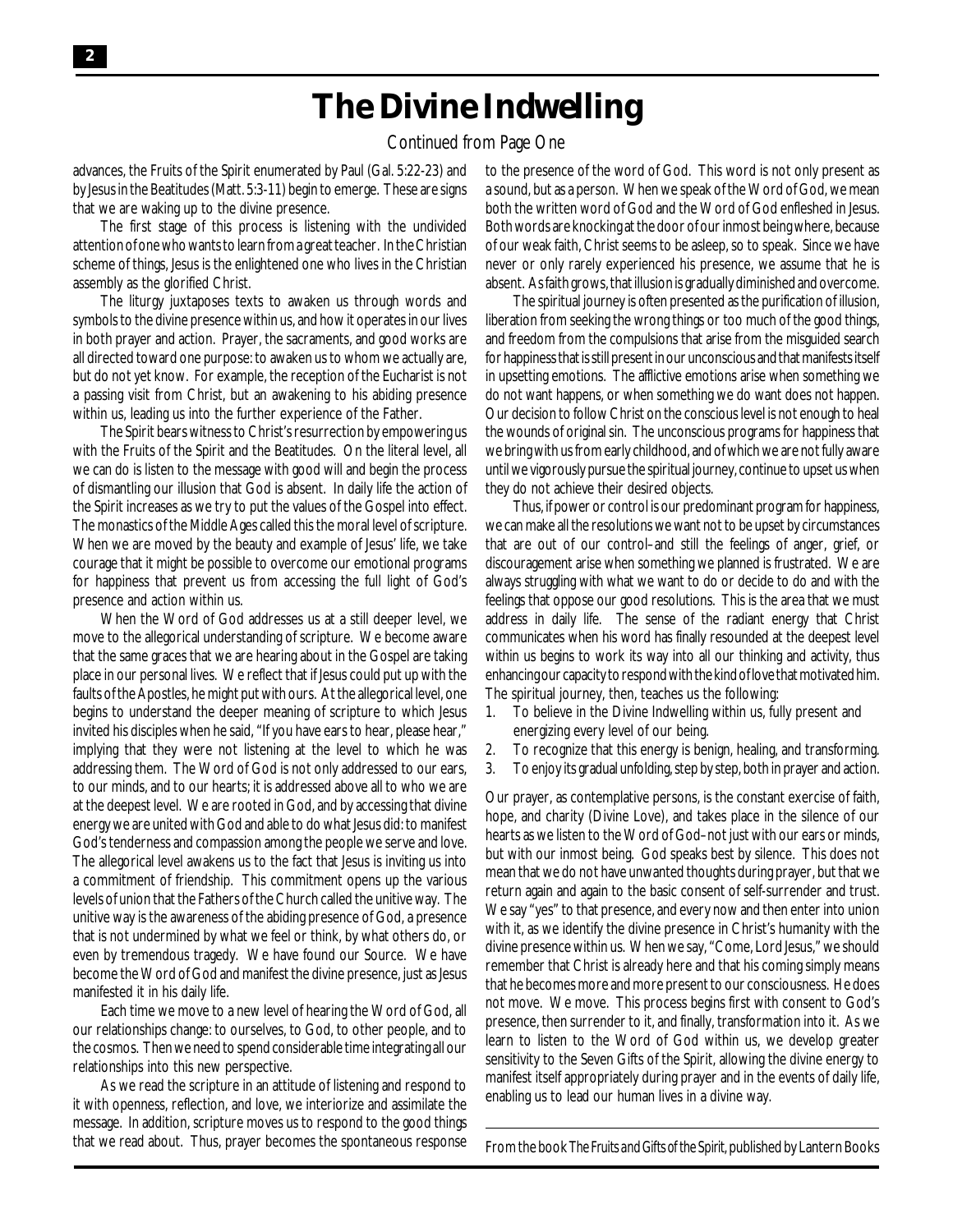## **ORORORORORORORORORORO**

### Dear Contemplative Outreach Community,

At our Board of Trustees meeting that followed our Annual Meeting in Chicago, October 1<sup>st</sup>, Gail Fitzpatrick-Hopler was elected President of Contemplative Outreach, Ltd. and I was elected Chair of the Board. These actions were the fruit of a process that the Board of Trustees, with my full support and encouragement, worked on for the past 2<sup>1/2</sup> years.

Since the beginning of Contemplative Outreach, I served as both President and Chair of the Board. With the growth of Contemplative Outreach, Ltd., the time to separate these two functions was overdue. Now that I am free of the administrative responsibilities of President of the Corporation, I can focus my energies on serving the spiritual goals and needs of our expanding network. At the same time, I will continue to oversee the overall activities and the on-going structural evolution of our Contemplative Outreach network.

As Executive Director, Gail Fitzpatrick-Hopler has gradually taken on most of the administrative functions of the Corporation over the years. She has the administrative skills and experience to oversee the immense job that the International Office entails. She also has a thorough understanding of and commitment to the vision of Contemplative Outreach and its foundations. We have worked closely together for the last 17 years and I am confident in her capacity to serve as President.

I take this opportunity to express my immense gratitude for your participation in the Contemplative Outreach Community and above all, your response to the charism that the Holy Spirit has entrusted to all of us.

**○HOHOHOHOHOHOHOHOHOHOHO** 

In Christ's love,

Thomas Keating, Chair of the Board

## **Prayer Day**

We invite you to join us for the ANNUAL UNITED IN PRAYER DAY, SATURDAY, MARCH 17, 2001. This day celebrates the worldwide network of Contemplative Outreach united in a silent bond of Centering Prayer around the globe.

The featured videotape for this day is entitled: Sharing the Way with Fr. Thomas Keating and Fr. Laurence Freeman. In this 50-minute video, they discuss in Part I, "The Traditional Elements of Spiritual Life" and in Part II, "The Impact of Contemplatives in the World Today and Tomorrow."

If you wish to host the day in your local Contemplative Outreach Chapter, Centering Prayer group or simply want to participate in this day with a few friends, please fill out the form below and we will send you the videotape including the format for the day of prayer. The special price of \$19.95 plus \$4.00 for postage and handling will only be available until the events. After March 17th, the tape will be the regular price of \$24.95. The tape is available in the PAL version for foreign countries; shipping will be slightly higher.

| Name                                                                                                                                          |
|-----------------------------------------------------------------------------------------------------------------------------------------------|
|                                                                                                                                               |
| City                                                                                                                                          |
| State $\frac{\pi}{2}$ Zip $\frac{\pi}{2}$                                                                                                     |
| Phone<br>Please make checks payable to Contemplative Outreach, Ltd.<br>You may use Visa or Master Card: New Your may use Visa or Master Card: |
| Expiration Date: /___                                                                                                                         |

### **NEW**

### **Contemplative Outreach "Centering Prayer Immersion Retreat"**

Letter from Father Thomas Keating<br>  $L$  Contemplative Outreach United in<br>
are Contemplative Outreach Community,<br>
are Contemplate Outreach Community,<br>
and Transce meeting that followsed and<br>  $\frac{1}{2}$  and the More of the Mor This 21-day Immersion Retreat provides a unique opportunity for those already established in Centering Prayer to deepen the experience of living the commitment to the contemplative dimension of the Gospel in daily life. Each week of the retreat will include presentations on Centering Prayer and the Christian contemplative life that will validate, deepen and empower each person's daily practice. Small group discussions, general silence and Centering Prayer practice create an environment for the presented material to take root in the heart. Periodic days of silence balance and integrate the teachings and discussions. An extended time for immersion into our Centering Prayer while on retreat can have a profound effect on our everyday practice. The presenters will be *Fr. Thomas Keating, Fr. Carl Arico and David Frenette* covering a different theme each week. **Place**: St. Andrew's Retreat House, Walden, NY **Date**: June 2-22, 2001. For additional information or to register, contact: Cathy McCarthy – 845-778-2102 – or E-mail cathymc@frontiernet.net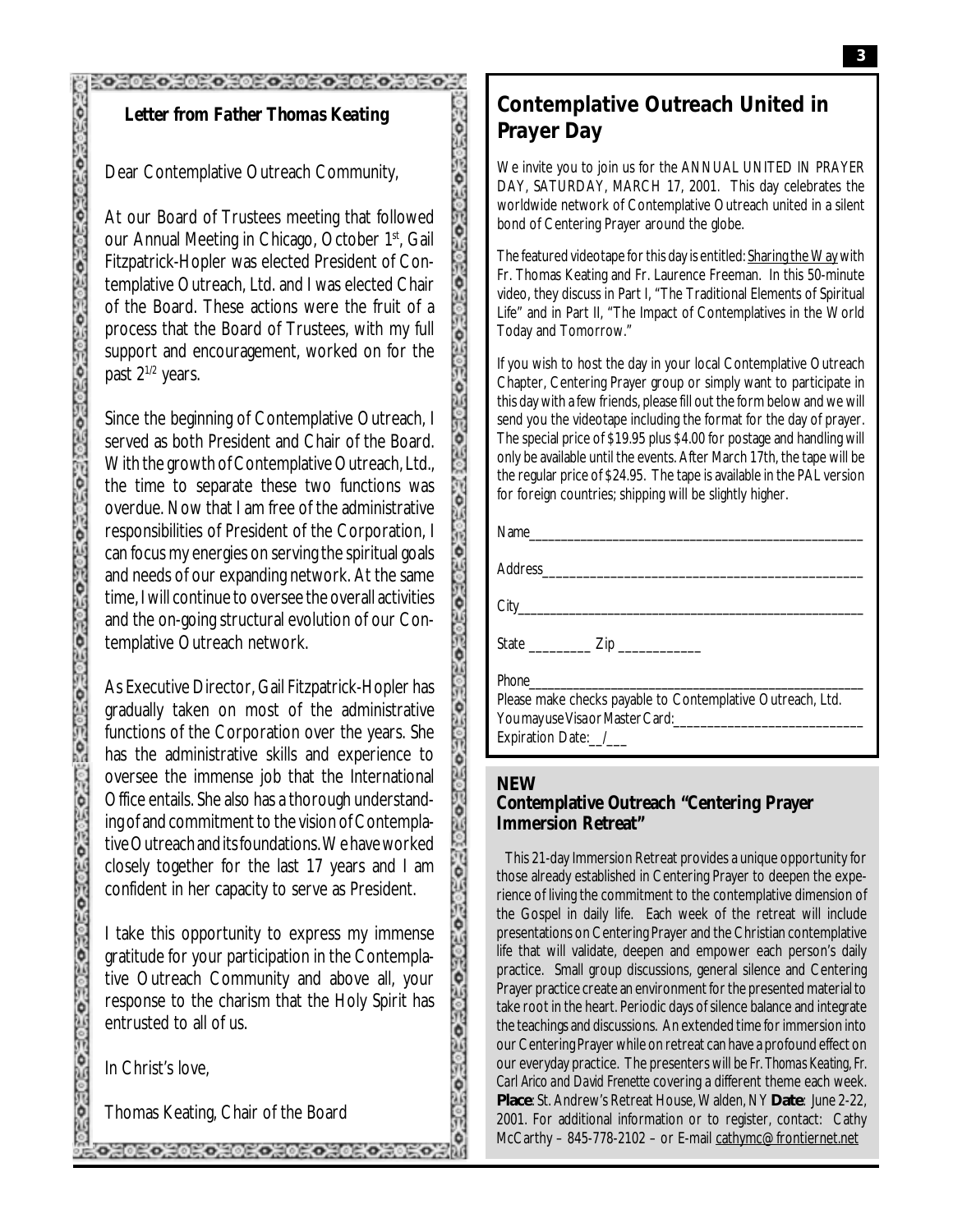### **Resources Available from Contemplative Outreach, Ltd**

### **Please send me the following books:**

### **by Fr. Thomas Keating**

- \_\_ Fruits and Gifts of the Spirit \$12.00 \*NEW
- \_\_ St. Therese of Lisieux:
- (available Jan.) \$11.00 \*NEW
- \_\_ The Kingdom of God is Like: \$10.95
- \_\_ Open Mind, Open Heart: \$12.95
- \_\_ The Mystery of Christ: \$12.95
- Intimacy with God: \$14.95
- Awakenings: \$12.95
- Reawakenings: \$12.95
- \_\_ Invitation to Love: \$12.95
- \_\_ Crisis of Faith, Crisis of Love: \$10.95
- Active Meditations for Contemplative
- Prayer: \$12.95 (HC)
- \_\_ Heart of the World: \$9.95
- \_\_ The Human Condition: \$5.95
- \_\_ The Better Part \$14.95
- 

**edited by Gus Reininger**

\_\_ Centering Prayer in Life & Ministry: \$11.95

**by Sr. Thelma Hall** \_\_ Too Deep for Words: \$8.95

**by Sr. Mary Margaret Funk \_\_** Thoughts Matter: \$12.95

**by Father William Meninger**

\_\_ Loving Search for God: \$11.95

\_\_ Process of Forgiveness: \$12.95

**by Fr. Carl Arico**

— A Taste of Silence: \$14.95

**by Nan Merrill**

— Psalms for Praying: \$16.95

**by Elizabeth Smith and Joseph Chalmers**

- A Deeper Love: \$10.95
- **by Fr. Basil Pennington** — Lectio Divina: \$14.95

### **Spiritual Journey Handbooks:**

- Volume I: \$14.95
- Volume II: \$14.95
- Volume III: \$14.95
- Volume IV: \$14.95 (Replaces Guidebook)

#### **Libros Traducidos al Espanol**

Mente Abierta, Corozon Abierto: \$9.95

\_\_ Invitacion A Amar: \$12.95

\_\_ Reino De Dios Es Como: \$10.95

- \_\_ Intimidad Con Dios: \$13.95
- \_\_ Misterio de Cristo: \$12.95

### **Audio/CD/Video Order Form**

#### **By Fr. Thomas Keating**

\$35.00

—The Contemplative Journey Vol. 1, Tapes 1-12 with Study Guide (formerly *The Spiri tual Journey* Parts 1 & II): \$99.95

\_\_The Contemplative Journey, Vol. II, Tapes 13-24 with Study Guide (formerly *The Spiritual Journey* Parts III & IV) \$99.95

**By Fr. Carl Arico**

— The Power of Silence: (3 tapes): \$18.00

**By Mary Mrozowski**

— Beyond Centering Prayer: (6 tapes) \$31.00

\_\_ 3 track Meditation Timer/Cello Contem porary Contemplative Music for Cen tering Prayer: \$12.00

Cantico de Jerusalén (Spanish) chanting with 20 and 40 minutes of silences: \$10.00

### **Video**

**CD**

By Thomas Keating

- \_\_ Fruits of the Holy Spirit (single tape) \$24.99 \_\_ Fruits of the Holy Spirit/Questions and
	- Answers (2 tape set): \$35.00

For the first item include \$3.70 for postage and handling. For each additional item include an additional \$0.50. All orders should be accompanied by payment in full or credit card information. **Make checks payable to:** Contemplative Outreach, Ltd.

\$\_\_\_\_\_\_\_\_ Total

|                                                                                                                                                             | _____Check or money order enclosed                  |
|-------------------------------------------------------------------------------------------------------------------------------------------------------------|-----------------------------------------------------|
|                                                                                                                                                             | _____Charge to my credit card (minimum charge \$10) |
|                                                                                                                                                             |                                                     |
|                                                                                                                                                             |                                                     |
|                                                                                                                                                             | Contemplative Outreach, Ltd.<br>P.O. Box 737        |
| Resources on this page are available from Contemplative Outreach Ltd. Please<br>do not use this order form to order tapes distributed by American Magnetic. | Butler, NJ 07405                                    |

- 
- 
- \_\_ Journey to Contemplation: (8 tapes) **Or**
	- Divine Therapy: (4 tapes) \$27.50
- \_\_ The Gift of Contemplation and the Spiri tual Journey: (6 tapes) \$32.50

\_\_ The Kingdom of God is Like: (4 tapes) \$23.00

The Contemplative Journey Vol. I and II: (24 tapes with Study Guide) (For merly *The Spiritual Journey*): \$168.00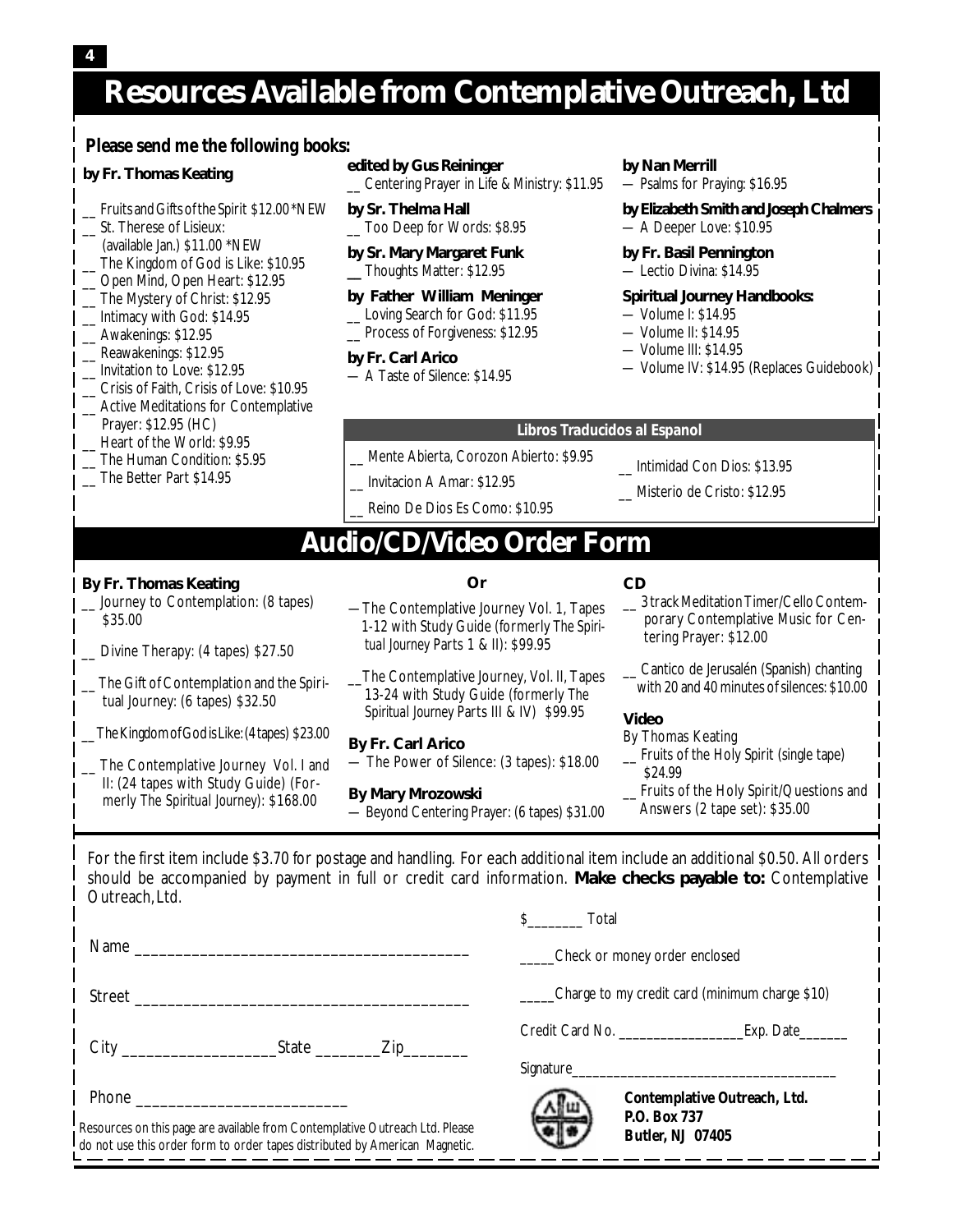### **AMERICAN MAGNETIC MEDIA PRESENTS Video and Audio Tape Collection by Contemplative Outreach 1-800-USA-TAPE (1-800-872-8273)**

### **Tape Series with Fr. Thomas Keating**

| The Spiritual Journey Series: (Video Only)                                                                                                                                                                                                     |                                                   |                                                          |  |
|------------------------------------------------------------------------------------------------------------------------------------------------------------------------------------------------------------------------------------------------|---------------------------------------------------|----------------------------------------------------------|--|
| Complete Series with Prologue and Parts 1, 2, 3, & 4                                                                                                                                                                                           |                                                   | \$649.74                                                 |  |
| Complete Series without Prologue - Parts 1, 2, 3, & 4                                                                                                                                                                                          |                                                   | \$599.76                                                 |  |
| <b>Prologue:</b> (2-tape set)<br>*The Method of Centering Prayer<br>The Psychology of Centering Prayer                                                                                                                                         |                                                   | \$49.99                                                  |  |
| <b>Part 1: Developing Centering Prayer (6 tapes)</b><br>Part 2: Model of the Human Condition (6 tapes)<br>Part 3: Paradigms of the Spiritual Journey (6 tapes)<br>Part 4: Contemplation-The Divine Therapy                                     |                                                   | \$149.94<br>\$149.94<br>\$149.94<br>\$149.94             |  |
| All tapes in the series may be purchased individually                                                                                                                                                                                          |                                                   | \$24.99                                                  |  |
| Spiritual Journey Handbooks Parts 1, 2, 3, or 4<br>(correspond to each "part" in the series")                                                                                                                                                  |                                                   | \$14.95                                                  |  |
| Set of all 4 Spiritual Journey Handbooks                                                                                                                                                                                                       |                                                   | \$59.80                                                  |  |
| Six Follow-Up Sessions to the Introductory Workshop to<br><b>Centering Prayer (Video Only)</b>                                                                                                                                                 |                                                   |                                                          |  |
| Tape 1 (two sessions)<br>Session I: Prayer in Secret<br>Session II: The Discipline of Centering Prayer                                                                                                                                         |                                                   | \$24.99                                                  |  |
| Tape 2 (two sessions)<br>Session III: What Centering Prayer Is Not and<br>What It Is<br>Session IV: The Basic Principles of Centering Prayer                                                                                                   |                                                   | \$24.99                                                  |  |
| Tape 3 (two sessions)                                                                                                                                                                                                                          |                                                   |                                                          |  |
| Session V: * The Method of Centering Prayer 1<br>Session VI: * The Method of Centering Prayer 2                                                                                                                                                |                                                   | \$24.99                                                  |  |
| Special Price - Complete Set                                                                                                                                                                                                                   |                                                   | \$64.99                                                  |  |
| <b>Contemplative Dimensions of the 12 Steps</b>                                                                                                                                                                                                |                                                   |                                                          |  |
| Tape 1: Centering Prayer As An 11 <sup>th</sup> Step Practice<br>Tape 2: Human Condition and the First Two Steps<br>Tape 3: A Daily Practice of Transformation<br>Tape 4: Questions & Answers with Fr. Keating<br>Special Price - Complete Set | Video<br>\$24.99<br>\$24.99<br>\$24.99<br>\$24.99 | <b>Audio</b><br>\$11.95<br>\$11.95<br>\$11.95<br>\$11.95 |  |

### *Other Videos with Fr. Thomas Keating* (video only) *Other Videos*

| Mary the Mother of God: A Model for Lay Contemplative Life | \$24.99 | Transformation in Christ/Divine Therapy    |         |
|------------------------------------------------------------|---------|--------------------------------------------|---------|
| Transformation In Christ/St. Therese of Lisieux            | \$24.99 | (Gail Fitzpatrick Hopler)                  | \$24.99 |
| The Gifts of the Holy Spirit                               | \$24.99 |                                            |         |
| Centering Prayer Revisited                                 | \$24.99 | Fruits of the Holy Spirit (Fr. Carl Arico) | \$24.99 |
| Who Is Called to Contemplative Prayer                      | \$24.99 |                                            |         |
|                                                            |         |                                            |         |

\* Same Tape

### To Order Video and/or Audio Tapes: **Call 1-800-USA TAPE**

Clearly state if you are ordering audios, videos or both. Send Check or M/O to: **A.M.M.** 13892 E Smith Drive, Denver, CO 80011, Att: Order Dept. Visa/MC, Discover, American Express

### **Other Tape Series**

| Christian Contemplative Heritage-Our Apophatic Tradition-<br>Locates Centering Prayer in the mainstream of the Christian Contemplative Heritage.                                                   |                       |                    |  |  |
|----------------------------------------------------------------------------------------------------------------------------------------------------------------------------------------------------|-----------------------|--------------------|--|--|
| Introduction: Origins and Inspirations of Centering Prayer \$24.99<br>(Frs. Keating, Meninger, & Pennington)                                                                                       | Video                 | Audio<br>\$11.95   |  |  |
| Set I: * The Method of Centering Prayer and the Psychology \$49.99<br>of the Spiritual Journey (Fr. Thomas Keating)                                                                                |                       | \$32.95            |  |  |
| Set II: An Overview of the Apophatic Tradition<br>(Fr. James Wiseman)                                                                                                                              | \$49.99               | \$22.95            |  |  |
| Set III: The Monastic Heritage (Fr. Basil Pennington)                                                                                                                                              | \$49.99               | \$22.95            |  |  |
| Set IV: Women Religious and the Contemplative Dimension<br>(Sr. Jeanne Knoerle, Sr. Patricia Benson)                                                                                               | \$49.99               | \$22.95            |  |  |
| Set V: The Cloud of Unknowing (Fr. William Meninger)<br>Epiloque - Questions and Answers (Fr. Thomas Keating)                                                                                      | \$59.99<br>\$24.99    | \$32.95<br>\$11.95 |  |  |
| <b>Complete Set</b>                                                                                                                                                                                | \$309.99              | \$122.95           |  |  |
| The Lectio Divina Series<br>Tapes 1 thru 4: Lectio Divina and the Senses of Scripture<br>(Fr. Bruno Barnhart)                                                                                      | \$24.99 ea \$11.95 ea |                    |  |  |
| Tape 5: Lectio Divina Tradition (Sr.Mary Margaret Funk,<br>Gail Fitzpatrick-Hopler; Fr. Bruno Barnhart)                                                                                            | \$24.99               | \$11.95            |  |  |
| Tape 6: Lectio Divina Demonstration & Commentary<br>(Sr. Mary Margaret Funk)                                                                                                                       | \$24.99               | \$11.95            |  |  |
| Tape 7: Centering Prayer and Lectio Divina (Fr. Thomas<br>Keating)                                                                                                                                 | \$24.99               | \$11.95            |  |  |
| Tape 8: Lectio Divina and the Spiritual Journey (Panel Fr.<br>Thomas Keating, Fr. Bruno Barnhard, Sr. Mary M. Funk)                                                                                | \$24.99               | \$11.95            |  |  |
| <b>Complete Set</b>                                                                                                                                                                                | \$199.00              | \$95.00            |  |  |
| NEW: The Practices That Bring the Fruits of Centering Prayer<br><b>Into Daily Life (Video Only)</b><br>Tape 1: Contemplative Service-Intention/Attention Practice \$24.99<br>(with David Frenette) |                       |                    |  |  |
| Tape 2: Lectio Divina Practice (with Fr. Carl Arico)                                                                                                                                               | \$24.99               |                    |  |  |
| Tape 3: The Prayer of Forgiveness (Sr. Bernadette Teasdale) \$24.99                                                                                                                                |                       |                    |  |  |
| <b>Complete Set</b>                                                                                                                                                                                | \$74.97               |                    |  |  |

| Transformation in Christ/Divine Therapy<br>(Gail Fitzpatrick Hopler) | \$24.99 |
|----------------------------------------------------------------------|---------|
|                                                                      |         |

**SHIPPING AND POSTAGE:**

All single orders for video tapes add \$4.00 Multiple Orders up to:

> 6.00 add \$1.49 35.01 to 50.00 add \$6.50 6.01 to 25.00 add \$3.50 50.01 to 75.00 add \$7.50 25.01 to 35.00 add \$4.50

**Videotapes are available for RENTAL through the International Office. For information call: 973-838-3384**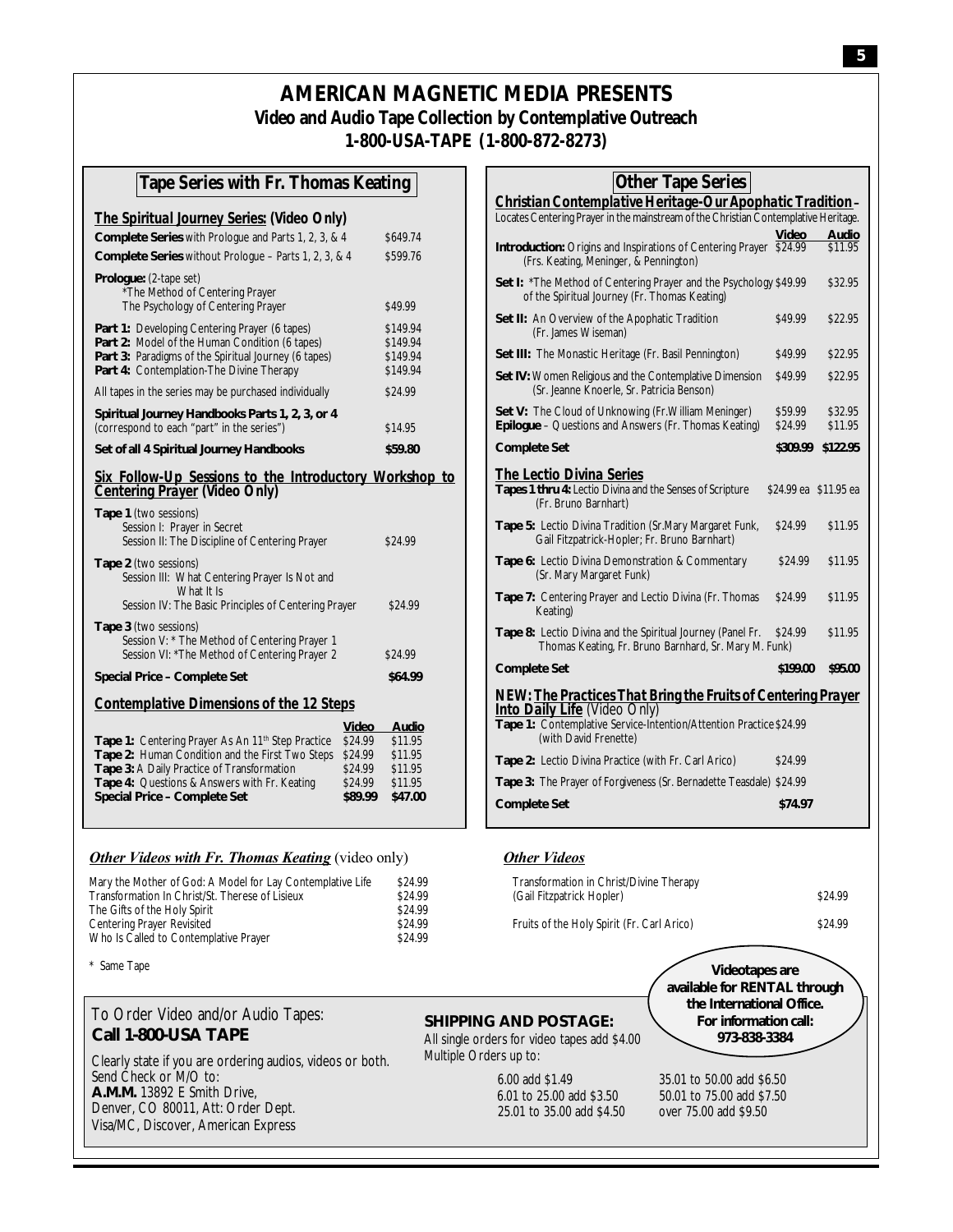### **In Prison with Thomas Keating**

**By Judith Koock Strassman**

*There is really no way to describe this phenomenon – Centering Prayer in Folsom State Prison. You would have to experience it yourself. I wish with all my heart that you get the chance.*

**F**r. Thomas came to see for himself how his teachings were able to<br>flower here in the harsh setting of the California prison system.<br>Harsh setting – that's an understatement. Folsom has been flower here in the harsh setting of the California prison system. Harsh setting – that's an understatement. Folsom has been dedicated to incarceration since 1880. High, cold, stone-gray walls, rolled barbed wire, towers, guards, search lights, surveillance cameras, high powered rifles with telescopes, heavy barred doors -–4,000 men walled in with anger, bitterness, self-loathing, and ineffable sadness.

Yet ironically, it is not unlike a monastery: individual cells, restricted access to the outside world, minimal life comforts, and unquestioned obedience to the rules. The only thing missing is the quiet. And often it is the promise of quiet that first attracts inmates to try Centering Prayer – then the tiny glimmer of hope that a loving God is reaching out to them.

For a new inmate, when the shock hits that they're really being locked up to do a significant amount of time behind these walls, the feelings of disbelief, fear, and panic are overwhelming. Just getting used to the regimen, the severe restriction on one's ability to say anything about anything, the level of unrelenting noise. Just getting used to being locked in with another man in a 4x8 cell designed for one, with zero personal space, zero privacy. Just getting used to the endless rules and their strict enforcement - the written rules of the system and, even more critical, the unwritten rules of the yard. Infractions bring swift and painful punishment. The prison world is so alien that new inmates, called "fish", are put into a separate prison bloc until they learn to adjust.

Prison has nothing to do with rehabilitation. A man who realizes he must change his life has almost no options here. The few rehab programs offered are booked solid, their waiting lists jammed. That leaves only selfhelp – but how? What method? Most guys just settle in and grind out their time – time that is black, endless, unrelieved monotony. When they are released, nothing about them has changed. And in a flash, something happens they swore never would: they are back in prison again, serving another lengthy sentence.

There is no way that Centering Prayer should show up here. It is impossible. Inconceivable. But it has happened – is happening. Four hundred men are doing their daily practice in Folsom Prison.

It began with individual men, searching on their own for relief, trying different forms of meditation and practicing alone in their cells. One man, serving a life sentence, found a quiet room in the loft of the chapel, a rare commodity. He used it as his place of meditation. Another lifer happened to walk in on him one day, asked what he was doing, and they began meditating together. Other men began to filter in.

Then, from the outside, came Mike Kelley who had been a volunteer for prisons for a few years. His spiritual advisor had given him Open Mind, Open Heart and, after a time of solo Centering Prayer, Mike began looking for a group to center with. Brain storm! Why not form a centering group in prison where the chance of stable membership was guaranteed.

It takes forever to get permission, space, clearance, and proper documentation through the system. But finally, there was Mike, meeting in the upstairs room of the chapel, teaching the small group of lifers Fr. Thomas' guidelines. Would it be accepted? Would it take? Each man had his own belief system – Sufi, Christian Scientist, non-Christian – and his own preferred mode of meditation. They called a meeting to decide – and voted unanimously that Centering Prayer was the one method most compatible with their diversity.

It did take. The men, now calling themselves "The Contemplative Fellowship", began to meet for Centering Prayer on Friday evenings. Mike brought in Fr. Thomas' videos and books. As far as he figured, it was set. They could just meet like that from then on.

But Spirit had other ideas. The group began to grow.

Amazingly, it was the prison setting itself that fused and fueled the burgeoning fellowship. This is not easy to explain – prison life is so condensed, so concentrated – physically and psychically. A man has so much time to think, to think about what he reads, about what he's heard, to discuss these ideas in close and frequent conversation with other minds he will know/live with for the foreseeable future. A visitor from the outside is stunned to find that such deep and thoughtful minds reside here. And too, because it is impossible to shut out or ignore the strident noise that is constant – often obscene and vicious yelling – he learns not to contend with it but to make it integral to his practice. This takes centering deeper. And because during his lifetime, he has seen every con, heard every hype, run every game – and here, for the first time in his life, he has found what is true, real, and unassailable. This makes his practice of Centering Prayer something like ferocious. Certainly uncompromising.

When Centering is this deep, the healing that results borders on revolutionary. This by their own admission. When they speak of what's happened to them since beginning their practice, it's in an awed voice – how the furious flood of hateful and revengeful thoughts has subsided, how they've begun to lengthen the fuse on their anger, how for first time they have accessed an inner quiet, and a peace they never knew possible. How, when they begin to look back objectively on their lives, they can see how they got here. And how they've come to feel that they belong to a brotherhood, a fellowship where, through love, they are healing one another.

These members of the Contemplative Fellowship stand out in the prison setting. Their attitude of peace, their smiling faces cause fellow inmates to wonder, to watch, and finally to ask, "What's going on with you, man?" The group was growing.

It was at a critical point. In prison, the code that governs inmate to inmate relations is as rigid as it is inhumane. In the yard, Whites don't mix with Blacks, neither mixes with Hispanics who themselves are divided into four distinct gangs, each with its own rules. Territory is defined, and boundaries are inviolable. Men here learn this very quickly.

But Contemplative Fellowship seemed immune to these distinctions. Everyone wanted in. And in an unprecedented gathering of the gang leaders, held in the chapel, the Fellowship lifers asked that the Centering Prayer meeting on Friday nights be ruled neutral turf, allowing anyone in who wanted in. The gang leaders said yes.

On Friday evenings, in the chapel in Folsom, sit a circle of men of every race, religion and background. Their eyes are closed (very scary for inmates to learn to do). In the five years they have been meeting, there has never been an incident.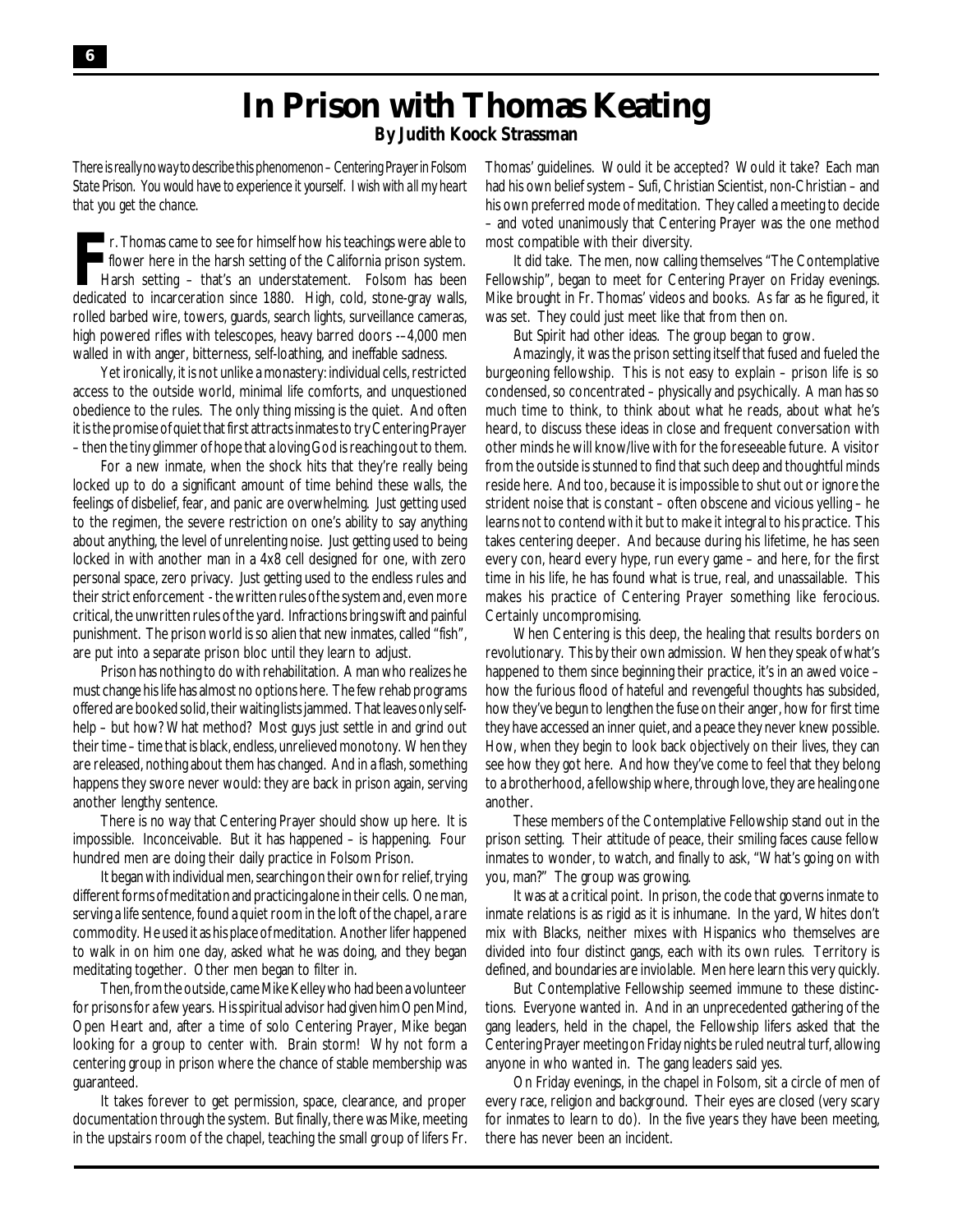And Mike was watching this happen – the inmates taking the program as their own, taking responsibility for teaching it to the others, growing it – and he thought: Fr. Thomas Keating should know about this. He contacted him, describing what had happened. And Fr. Thomas came to see for himself what Spirit was creating.

They were trying to contain their excitement about his coming. A lesson you learn very quickly behind those walls is never to get your hopes up. There are so few things to look forward to – if you've let your hopes get too high and the event is canceled, it is devastating. Their biggest worry was that there would be a lock-down, which can happen in a flash. In this powder keg setting, when a fight breaks out in the yard, not only are the offenders locked up, but every inmate must return to his cell and all events are canceled.

But there was no lock-down. Fr. Thomas was allowed to visit. It was wonderful experiencing the sweet gentleness that he brought into that circle of men. (Although they had seen his videos, you could see they were surprised at how tall he was.) And they met him with a depth of consciousness and gentleness of their own that I truly believe took him aback. Every man wanted to talk to him; each waited patiently (another lesson from prison.) They were eager to tell him of the radical changes in their lives, of who they had become. They wanted to tell him that the healing of Centering Prayer had not only touched them here in prison but was touching and healing their families as well, healing relations with their wives, sons, daughters, and parents. They wanted to tell him that they had heard from members of the Fellowship who had been released, who were Centering on the outside, and who were not coming back, not trapped in the revolving door that returned 80% back to prison. They wanted to say that they felt the Contemplative Fellowship has grown so powerful that it had drawn Thomas to visit them, just as it had drawn each of them to it.

Fr. Thomas sat in their circle, in a big arm chair, telling them that we are all in prison, and the unloading of the unconscious, through Spirit's grace, brings us to a Father so loving, so unlike earthly fathers, that the far-flung, disparate parts of us can be reconciled and brought to wholeness. Nothing outside Folsom's walls could bring them this kind of peace. They knew exactly what he meant. And he invited them (this is so typical of him) to write to him personally. He would try to answer each letter or see to it that each was answered. The lights were dimmed, the little votive candle shone in the center, and Fr. Thomas led us into that evening's meditation.

They still speak of his visit – of Fr. Keating coming to see them inside Folsom State Prison.

### **Centering Prayer The Guidelines**

- *1. Choose a sacred word as the symbol of your intention to consent to God's presence and action within.*
- *2. Sitting comfortably and with eyes closed, settle briefly and silently introduce the sacred word as the symbol of your consent to God's presence and action within.*
- *3. When you become aware of thoughts, return ever so gently to the sacred word.*
- *4. At the end of the prayer period, remain in silence with eyes closed for a couple of minutes.*

### **The Spanish Corner By Ilse Reissner**

 $\mathbf{W}$  continue growing and also experiencing "growing pains" with joyful and grateful hearts for all the blessings we receive from the Lord. Our Formation for Service in Spanish was attended by 19 people, but what I found extraordinary is that we had eight men, three with their wives and the other five on their own, all different ages and an interesting mix of people. We had a Methodist minister from Texas, a Jesuit priest from Wisconsin with two assistants, a couple of psychologists, an economist, a policeman who works with young people in his parish and two more that plan on doing the same thing, plus one person involved in the Prison Ministry. Only one person was local, the others came from Argentina, Puerto Rico, Venezuela, California, Texas, Wisconsin and other cities in Florida. Two of these wonderful people are already planning Introductory programs that I have been invited to help with, one at the Jesuits Retreat Center in Milwaukee and the other at the Oblates Retreat Center in Dickinson, TX in October this year. So, keep us in your prayers.

In El Salvador, our contact person, Leila Membreno, has done a tremendous job in teaching Lectio Divina and Centering Prayer. Last year, in August, we had our first Introductory, with her and I as presenters, and over 20 people have continued to this day practicing the prayer and attending the weekly meetings. Leila organized another weekend retreat this year in August, similar to the one we offered in 1999. Many of the people from last year came back, and joined many new ones that came, for a total of 69 participants. I was very impressed with the group's spirituality and commitment in spite of many obstacles and opposition from the local church, due to the "newness" of this form of prayer that many still confuse with "New Age."

After the weekend, Leila and I proceeded to Nicaragua, a neighboring country in Central America, visited with Nuncio and two Carmelite priests, and are tentatively planning to offer an Introductory there in 2001.

Last, but not least, we have TWO MORE PILGRIMAGES TO THE HOLY LAND "in the cooking." The first will be for our Spanish friends, with a Spanish-speaking priest and a Spanish-speaking guide. We depart on May 8, 2001 and return on May 21 (14 days). COST \$2,449 FROM MIAMI or ORLANDO. The brochures are being prepared at this time. If you are interested, please contact us– Ph: 407-767-8271, or Fax: 407-767-6414. The second will be at the beginning of May 2002, with Fr. William Meninger as spiritual director and our good friend "Samir", from previous trips, as our guide. We are calling it "In the footsteps of Peter and Paul." We will go to the Holy Land for a week, walking the steps that Peter walked with Jesus, and then board a ship for a cruise visiting the places Paul visited to bring the "Good News" of Jesus to the Gentiles. No price available yet.

IF WE CAN HELP YOU IN ANY WAY WITH YOUR SPANISH MINISTRY, DON'T HESITATE TO CALL. THAT'S WHAT WE ARE HERE FOR. IF YOU WISH TO HELP US, YOU MAY SEND YOUR CONTRIBUTION TO: Extension Contemplativa Internacional, 284 Curlew Cir., Altamonte Springs, FL 32701-7658. (That's part of the "growing pains" I mentioned in the beginning...)

We want to thank the people that have sent the old copies of "Mente Abierta, Corazon Abierto" so that we can "recycle" them, as we are almost out of print. If you have any copy that you don't have any use for, please remember us, and we will send you a new one if you wish for half price when they are published.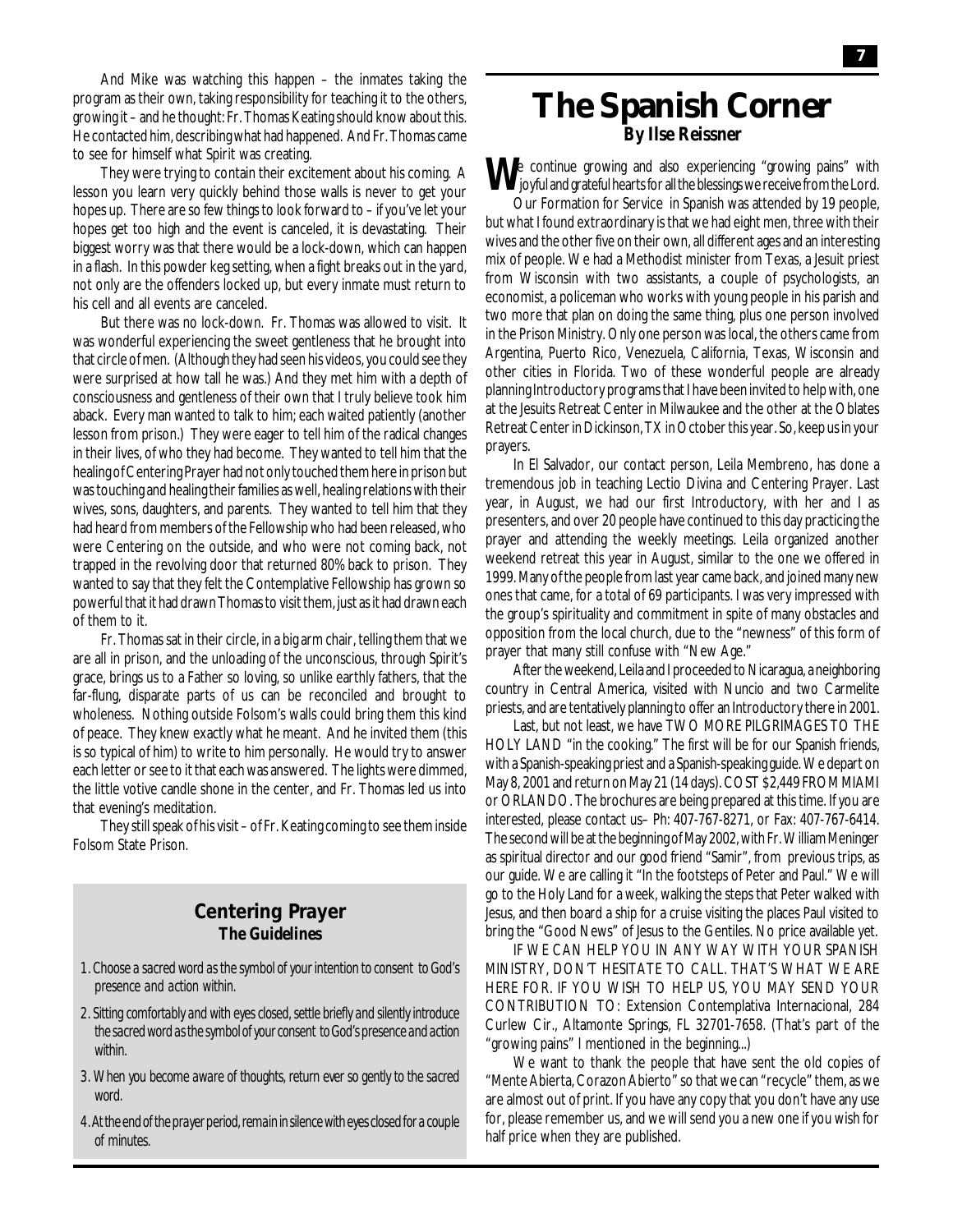### **Alta, WY**

*New Opportunities: Alta Retreat Center 30-Day Intensive* - The Alta Retreat Center begins its fifth year of service with great news for all. This July we will host our first 30-day Contemplative Outreach Centering Prayer Intensive. We are responding to folks who have expressed a desire for a longer centering prayer retreat. We want to structure a new retreat opportunity which faithfully builds upon our past experience. This month-long Contemplative Outreach pilot program will creatively initiate an in-depth experience of community living with centering prayer as the foundation. Prayer, study, work, and recreation will unite in one of the most beautiful natural areas of our country. Retreatants will assist in designing the program. Staff members, Fr. Martin O'Loghlen, Fr. Alex Nagy, Ms. Mary Dwyer, and Rev. Sandy Casey-Martus each bring a wide range of teaching experience and a long history with centering prayer. They are eager to serve and share their gifts. If you are interested in being part of "history" please consider joining us this summer. The course is limited to seven (all private rooms). In addition there will be two staff members present each week. Please call or write for an application. Suggested Prerequisite: Completion of a Post Intensive and a regular daily practice. Fee: \$1,500 inclusive. Payment plans are available. Please register early and make airline reservations, as this is an extremely popular area in the summer. *Also New: 11th Step Retreats* – These three-day retreats introduce the method of Centering Prayer as one compliment in 12 Step recovery programs. Thomas' new tape series on the "Human Condition" will be shown to augment the program. In addition to an introductory workshop, there will be a regularly scheduled 12 Step meeting on Friday night. Retreat leaders are members of 12 Step programs and certified Contemplative Outreach Ltd. Centering Prayer instructors. Applicants must be members of a 12 Step program. Retreats begin at 7:00 PM Thursday evening and end Saturday evening at 6:00 PM. Fee: \$150 includes room, board & registration (\$95 commuters). Call or write for more information or visit us on our web site at http:// www.tetonvalley.net/altacp. Formation for Contemplative Outreach Service – This year we will host formation training in June from the 17th to the 23rd. Pat Russell from Colorado will assist me. Be sure to make your reservations early as we limit the course to 12 students. The cost for formation training is \$495 inclusive and runs Sunday night through Saturday noon. Rev. Sandy Casey-Martus (307) 353-8100

### **Cape Town, South Africa**

**(Contemplative Outreach of SA – Western Cape Region)** It was with joy and excitement that we heard the news that Cape Town had been chosen to host the Parliament of the World's Religions in December 1999 on the eve of the millennium. This extraordinary event came to us at a time when we were emerging from a dark period in our history – a dark night of the soul. We in South Africa are now standing on fresh ground opening ourselves to numerous possibilities both positive and negative. This event has come and gone and left its mark on all who attended. Those of us who attended this gathering were greatly enriched by the whole

experience. Unfortunately we were not granted our initial request to give a daily presentation as an introduction to Centering Prayer, but were given only one opportunity to give a mini presentation lasting 1-1/2 hours. As there were 800 different presentations during the 8 days, we were grateful to be there making our contribution. Amongst the many impressions that crowd into my mind as I reflect on this event, is the presence of the Shumei Taiko Drummers who enthralled the crowds with the magic sound of their drums throughout the 8 days of the Parliament. They are members of a Japanesebased spiritual organization known as Shinji Shumrikai. When they play the drums their intention is to direct light to heal the world. This was a powerful soul experience. We were enriched to meet many Americans who came to our information table and introduced themselves telling us that they were practicing Centering Prayer in their own parishes. One special visitor was Sr. Mary Anne Laughlin, a sister of Notre Dame de Namur, who is a Faculty member of COUSA. The exposure which this event offered to Contemplative Outreach has been very valuable. We distributed 1500 leaflets and answered many questions at the information table which had an excellent position for the passing crowds. Eighteen of our members assisted in shift duties throughout the 8 days, starting at 9:00 in the mornings until 20:00 in the evenings. We regard the whole experience as very worthwhile. Sylvia Collier

### **Middle Tennessee**

Contemplative prayer is spreading throughout our area. After Father Thomas Keating's visit to Tennessee this winter, the interest in centering prayer has mushroomed; hence, we have been experiencing the joys and pressures of success! Those of us in leadership roles felt the need for some extra support to continue the work we have been given to do. Such an event was held in July. In order to strengthen and nurture the "leaders" of centering prayer in our area, Middle Tennessee helped host a first annual retreat for coordinators and centering prayer facilitators from surrounding states. This was an opportunity for leaders to take a break from leadership roles, to deepen their own prayer life with others who have been practicing centering prayer for many years, and to learn from our retreat leader, David Frenette. David lived for 10 years at Chrysalis House, Contemplative Outreach's live-in community and retreat center. He has taught Centering Prayer under Father Thomas' guidance since 1983. We immersed ourselves in the practice of Centering Prayer, in the context of community, silence, sharing and instruction. Each day an important aspect of Christian contemplative practice was explored, both to support the retreat experience and our practice in our everyday lives. We left with a deep appreciation of the contemplative heritage we are heir to, a fondness for one another, a deeper understanding of how we can relate to God more fully in the midst of our everyday lives and a renewed commitment to contemplative prayer. We have a new part-time volunteer coordinator, Carnnie Harmon, who keeps track of centering prayer groups across our area, keeps our data base updated, schedules workshops, and edits our newsletter. We have just published our first ever newsletter, a vehicle which will help interested persons find a group at the time and place best for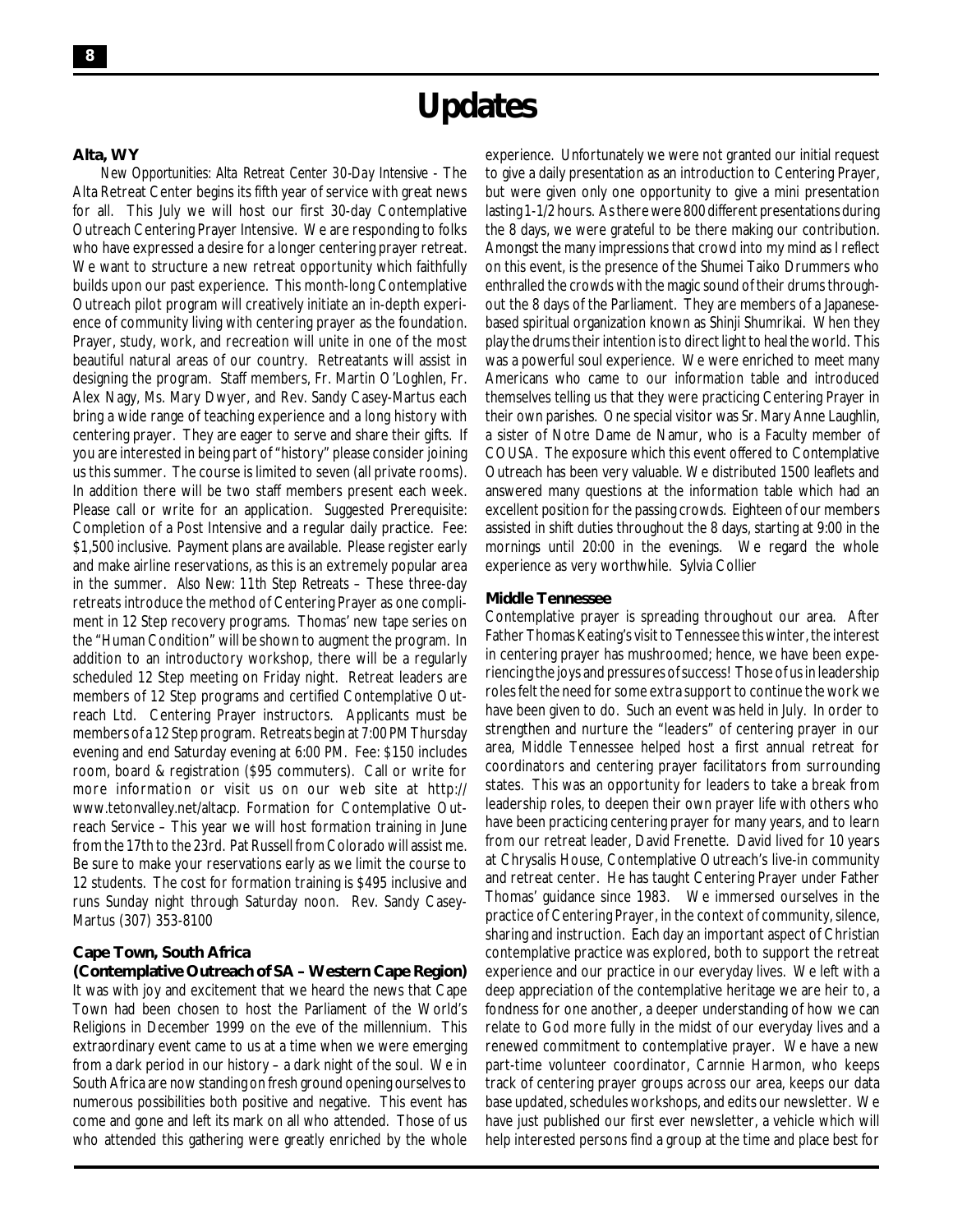them, will offer encouragement and will share news between centering prayer groups in our area. In February, Sister Mary McGehee and Betty Giardini from Alabama, the Rev. Margaret Mullen from Chattanooga, TN, and Hadley Morris from Atlanta, GA will assist the Contemplative Outreach staff at St. Mary's Retreat Center in Sewanee in offering our first Formation for Contemplative Outreach Service retreat. More and more parishes are requesting workshops and such an event will prepare leaders to respond to the needs both in our area and beyond. Hopefully all these efforts are helping us to, more and more, open to God in faith, in each moment of prayer and activity. Thanks be to God! Carol Wray 615- 373-0613

### **Portland, OR (Oregon Contemplative Outreach)**

Our chapter serves all of Oregon and areas of Southern Washington. In the past two years there has been a growth in the number of Centering Prayer support groups and individuals who participate in our network. We have offered training and support to group facilitators and continue to offer introductory workshops on an ongoing basis. In order to provide opportunities for continuing and advanced formation in Centering Prayer practice we are offering five Contemplative Enrichment Days in 2000/2001 with workshops in Lectio Divina, the Welcoming Prayer, the Forgiveness Prayer and other dimensions of contemplative life and practice. In addition we are offering Centering Prayer retreats of two days, four days (May 2001), and a Ten Day Intensive and Advanced Centering Prayer retreat (Jan/Feb 2001). Coinciding with the May retreat will be a visit from Fr. Keating who will also be offering a public talk in Portland on May 19 at 7 PM. As our regional network grows we have a goal to nurture our Centering Prayer communities by providing increased opportunities in accessible formation in contemplative practice and transformation in our local area. We work collaboratively with Contemplative Outreach in Washington, Alaska, and Montana, and have created a Northwest Contemplative Outreach e-mail listserv to keep in close communication. Bill Ryan – ryanwt@imagina.com, http://www.contemplativemin.org, http:// www.onelist.com/subscribe.cgi/christcprayer, http://www. onelist.com/subscribe.cgi/lectiodivina

### **Sedalia, CO (Contemplative Outreach of Colorado)**

Our Contemplative Outreach of Colorado community continues to grow in population and service to those seeking the Centering Prayer experience. Fifty-eight volunteers support our Center's courses, workshops, prayer groups, and retreats. In September, we resumed our midday centering prayer on Tuesdays, Wednesday, and Thursdays, and began the Spiritual Journey course series with an Introductory Workshop. Labor Day Weekend twelve participants began the Nine-Month Course. The Practice of Contemplative Living group will continue to meet monthly through May 2001. During October, the Center for Contemplative Living will host a half day of prayer, a facilitator's workshop by Bonnie Shimizu designed to enhance prayer group development, and a weekend Intensive at Sacred Heart Retreat House, Sedalia, CO. We are looking forward to Fr. Thomas Keating joining us in November for our Fall Mini-Retreat "Who is God?" Our Advent celebration will begin with a Centering Prayer Immersion experience-half day of prayer. These activities and special events enrich the prayer practices and deepen the spiritual growth of our entire community. Sr. Bernadette Teasdale, 303-698-7729

### **St. Louis, MO**

Contemplative Outreach of St. Louis hosted a weekend retreat for those in 12-step recovery in August for almost 50 retreatants (with many on a waiting list). Entitled "The Contemplative Dimension of the 12 Steps," the retreat featured videos by Fr. Thomas, Centering Prayer and open 12-step meetings. Presenters were Don Masters, Marty Slattery & Mathew Flatley. The group was very inspired by the event and many signed up to view Fr. Thomas' six follow-up videos after the retreat. Diane Guerra, 314-963-8900

### **Walden, NY (Contemplative Outreach of Orange County)**

*Contemplative Outreach of Orange County* is in its fifth year at St. Andrew's Retreat House. For the first time our schedule includes the **new** *Contemplative Dimension of the 12 Steps* Retreats with Donald Masters from Colorado, and the *Contemplative Outreach "Immersion Retreat"* with Fr. Thomas Keating (See Calendar of Events for dates). A weekend retreat welcoming in the New Year is now a permanent part of our Calendar (Dec 29-Jan 2). Our movement out into Orange County is slow but steady, while the attendance at our retreats and programs at St. Andrew's is growing. We are excited and privileged to sponsor a *Fundraising Brunch for Contemplative Outreach on May 27, 2001 as part of the Chapter effort to support the Fundraising Campaign launched at the Annual Meeting in September.* We at St. Andrew's Retreat House mourned the loss of Sr. Ellen Patrick Stapleton, a Sister of Our Lady of Charity, North American Union, who made the Retreat House available to Contemplative Outreach. Sr. Patrick died on September 6, 2000 in our Chapel. Her final words were, 'Thy will be done!' May it always be so for all of us. Thanks, Patrick - Cathy McCarthy 845-778-2102, or Email cathymc@ frontiernet.net.

### **Winnipeg, Manitoba (Contemplative Outreach Canada)**

The first Formation for Contemplative Outreach Service Course held in Canada, took place at St. Benedict's Retreat Centre, Winnipeg, Manitoba, June 21-27, 2000, with Bonnie Shimizu as facilitator. Twelve enthusiastic presenters completed the program. At the closing of this event, on June 27, Contemplative Outreach Canada was born! It was unanimous for this group, as well as for the Toronto group that met at St. Benedict's in May, 1999, that St. Benedict's Retreat Centre be the information and resource center for Contemplative Outreach Canada! Three reasons for this choice were: that a praying monastic community lives here, that Centering Prayer workshops and retreats are offered here, and that Winnipeg is in the center of Canada. An inaugural document was signed at the closing liturgy. Sr. Catherine Labinowich, OSB, 204-338-4601

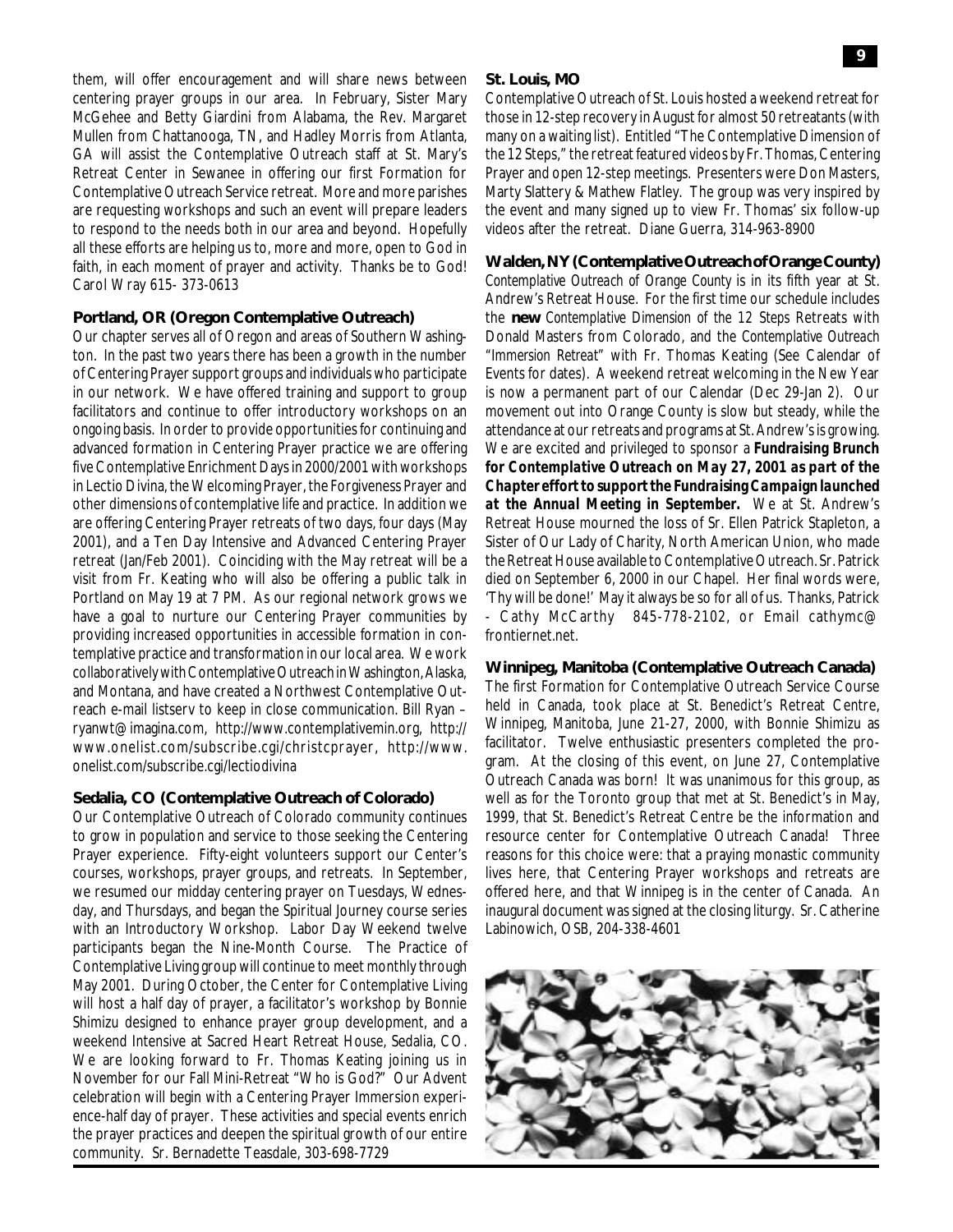## **National Calendar of Events**

**December 2000-August 2001**

| <b>Introduction to Centering Prayer Retreats/Workshops</b><br>A contemporary presentation of the discipline of Centering Prayer as silent<br>communion with God beyond concepts, words and images.                                                                                               |             |                                                                                                                    | Alta, WY<br>Alta Retreat<br>Center                                 | March 1-3                                                                  | Contemplative Outreach Staff<br>Contact: Rev. Sandra Casey-Martus<br>$(307)$ 353-8100                                   |
|--------------------------------------------------------------------------------------------------------------------------------------------------------------------------------------------------------------------------------------------------------------------------------------------------|-------------|--------------------------------------------------------------------------------------------------------------------|--------------------------------------------------------------------|----------------------------------------------------------------------------|-------------------------------------------------------------------------------------------------------------------------|
| Albany, NY<br>Dominican Spiritual Life<br>Center                                                                                                                                                                                                                                                 | Dec 1-3     | Contemplative Outreach Staff<br>Contact: Bruce Gardiner<br>$(518)$ 325-5546                                        | Nyack, NY<br>Marydell Faith<br>& Life Center                       | March 2-4                                                                  | <b>Thomas Skinner</b><br>Contact: Sr. Rose Vermette<br>(914) 358-4040 (Sr. Rose) &<br>$(914)328-0420$ (Tom)             |
| Beech Grove, IN<br>Benedict Inn                                                                                                                                                                                                                                                                  | Dec 8-10    | Contemplative Outreach Staff<br>Contact: Sr. Antoinette Purcell<br>$(317)$ 788-7581                                | Alta, WY<br>Alta Retreat<br>Center                                 | May 3-5                                                                    | Contemplative Outreach Staff<br>Contact: Rev. Sandra Casey-Martus<br>$(307)$ 353-8100                                   |
| Honolulu, HI<br>St. Anthony's                                                                                                                                                                                                                                                                    | Jan 5-7     | Contemplative Outreach Staff<br>Contact: Alan Johnson<br>(808) 236-2600 ext. 225(work)<br>or (808) 486-3732 (home) | Walden, NY<br>St. Andrew's<br>Retreat House                        | May 4-6                                                                    | <b>Donald Masters</b><br>Contact: Cathy McCarthy<br>(845) 778-2102                                                      |
| Winnipeg, MB, Canada Jan 12-14<br>St. Benedict's Retreat<br>Center                                                                                                                                                                                                                               |             | Contemplative Outreach Staff<br>Contact: Sr. Catherine<br>$(204)$ 338-4601                                         | Alta, WY<br>Alta Retreat<br>Center                                 | Oct 4-6                                                                    | Contemplative Outreach Staff<br>Contact: Rev. Sandra Casey-Martus<br>$(307)$ 353-8100                                   |
| Appingedam, Netherlands Jan 19-21<br>Debora Communiteit                                                                                                                                                                                                                                          |             | Contemplative Outreach Staff<br>Contact: Sr. Anje<br>0596-623631                                                   | amount of Centering Prayer in common.                              |                                                                            | <b>Centering Prayer Weekend Retreats</b><br>Includes conferences renewing the Method of Centering Prayer and a Moderate |
| Walden, NY<br>St. Andrew's<br>Retreat House                                                                                                                                                                                                                                                      | Jan 19-21   | Contemplative Outreach Staff<br>Contact: Cathy McCarthy<br>(845) 778-2102                                          | St. Joseph, MN<br>Spirituality Center                              | Dec 1-3                                                                    | Contemplative Outreach Staff<br>Contact: Sr. Clara Antony<br>$(320)$ 363-7115                                           |
| Cullman, AL<br><b>Benedictine Center</b>                                                                                                                                                                                                                                                         | Jan 26-28   | Contemplative Outreach Staff<br>Contact: Sr. Eleanor Harrison<br>(256) 734-8302                                    | Manchester, NH<br>Joseph House<br>Contemplative Retreat Center     | Dec 8-9                                                                    | Contemplative Outreach Staff<br>Contact: Sr. MaryAnne Laughlin<br>$(603) 627 - 9493$                                    |
| Appingedam, Netherlands Mar 6-8<br>Debora Communiteit                                                                                                                                                                                                                                            |             | Contemplative Outreach Staff<br>Contact: Sr. Anje<br>0596-623631                                                   | Frenchville, PA<br>Bethany Retreat<br>Center                       | Dec 8-10                                                                   | Contemplative Outreach Staff<br>Contact: Nicole Fedder<br>$(814)$ 263-4855                                              |
| Walden, NY<br>St. Andrew's<br><b>Retreat House</b>                                                                                                                                                                                                                                               | Mar 23-25   | Contemplative Outreach Staff<br>Contact: Cathy McCarthy<br>(845) 778-2102                                          | Tampa, FL<br>Franciscan<br><b>Retreat House</b>                    | Dec 8-10                                                                   | Fr. Bill Sheehan<br>Contact:<br>(813) 229-2695                                                                          |
| Introduction to Lectio Divina Retreats/Workshops<br>Conferences and practice introducing us to the most traditional way of<br>cultivating a friendship with Christ.                                                                                                                              |             |                                                                                                                    | Hudson, NH<br>Oblate<br><b>Retreat House</b>                       | Dec 15-17                                                                  | Fr.BillSheehan&Sr.MaryAnneLaughlin<br>Contact: Tom Horaw<br>$(603) 882 - 8141$                                          |
| Winnipeg, Manitoba<br>St. Benedict's Retreat<br>Center                                                                                                                                                                                                                                           | Dec 8-10    | Contemplative Outreach Staff<br>Contact: Sr. Catherine<br>$(204)$ 338-4601                                         | Rancocas, NJ<br><b>Francis House</b><br>of Prayer                  | Dec 15-17                                                                  | Contemplative Outreach Staff<br>Contact: Sr. Marcy Springer<br>(609) 877-0509                                           |
| The "Welcoming" Prayer Workshop<br>A spiritual practice of "Letting Go" of feelings, emotions, thoughts and body<br>sensations into the present moment during the ordinary routines of daily life.                                                                                               |             | Walden, NY<br>St. Andrew's<br>Retreat House                                                                        | Dec 29-Jan 2<br>(New Year's<br>Retreat)                            | Fr. Bill Sheehan<br>Contact: Cathy McCarthy<br>(845) 778-2102              |                                                                                                                         |
| Prior Centering Prayer experience necessary.<br>Walden, NY<br>St. Andrew's                                                                                                                                                                                                                       | Dec 15-17   | David Frenette<br>Living the Wel- Contact: Cathy McCarthy                                                          | Rancocas, NJ<br><b>Francis House</b><br>of Prayer                  | Jan 5-7                                                                    | Contemplative Outreach Staff<br>Contact: Sr. Marcy Springer<br>$(609)$ 877-0509                                         |
| <b>Retreat House</b><br>Walden, NY<br>St. Andrew's                                                                                                                                                                                                                                               | April 6-8   | coming Prayer (845) 778-2102<br>Contemplative Outreach Staff<br>Contact: Cathy McCarthy                            | Manchester, NH<br>Joseph House<br>Contemplative Retreat Center     | Jan 12-13                                                                  | Contemplative Outreach Staff<br>Contact: Sr. MaryAnne Laughlin<br>$(603) 627 - 9493$                                    |
| <b>Retreat House</b><br>Plano, TX<br>Prince of Peace                                                                                                                                                                                                                                             | April 27-29 | $(845)$ 778-2102<br>Fr. Thomas Keating & Br. John Crocker<br>Contact: Sandy Guancial                               | Winnipeg, MB, Canada Jan 12-14<br>St. Benedict's Retreat<br>Center |                                                                            | Contemplative Outreach Staff<br>Contact: Sr. Catherine<br>$(204)$ 338-4601                                              |
| Catholic Church<br>(972) 771-0173<br>NEW Centering Prayer and the 12 Steps (The 11 <sup>th</sup> Step)                                                                                                                                                                                           |             | Ellenton, FL<br>Dayspring<br>Retreat Center                                                                        | Jan 12-14                                                          | Contemplative Outreach Staff<br>Contact: Betty K<br>$(941)$ 484-9543       |                                                                                                                         |
| The purpose of this weekend is to introduce or expand the experience of<br>Centering Prayer as a part of a daily 12 Step Practice and to stimulate a desire<br>and resolve to practice prayer and meditation on a daily basis. This weekend<br>is also called The 11 <sup>th</sup> Step Retreat. |             | Frenchville, PA<br><b>Bethany Retreat</b><br>Center                                                                | Jan 12-14                                                          | Contemplative Outreach Staff<br>Contact: Nicole Fedder<br>$(814)$ 263-4855 |                                                                                                                         |
| Walden, NY<br>St. Andrew's<br><b>Retreat House</b>                                                                                                                                                                                                                                               | Dec 1-3     | Donald Masters<br>Contact: Cathy McCarthy<br>(845) 778-2102                                                        | Austin, TX<br>Reicher Ranch                                        | Jan 19-21                                                                  | Contemplative Outreach Staff<br>Contact: Barbara Cook<br>$(512)$ 347-9673                                               |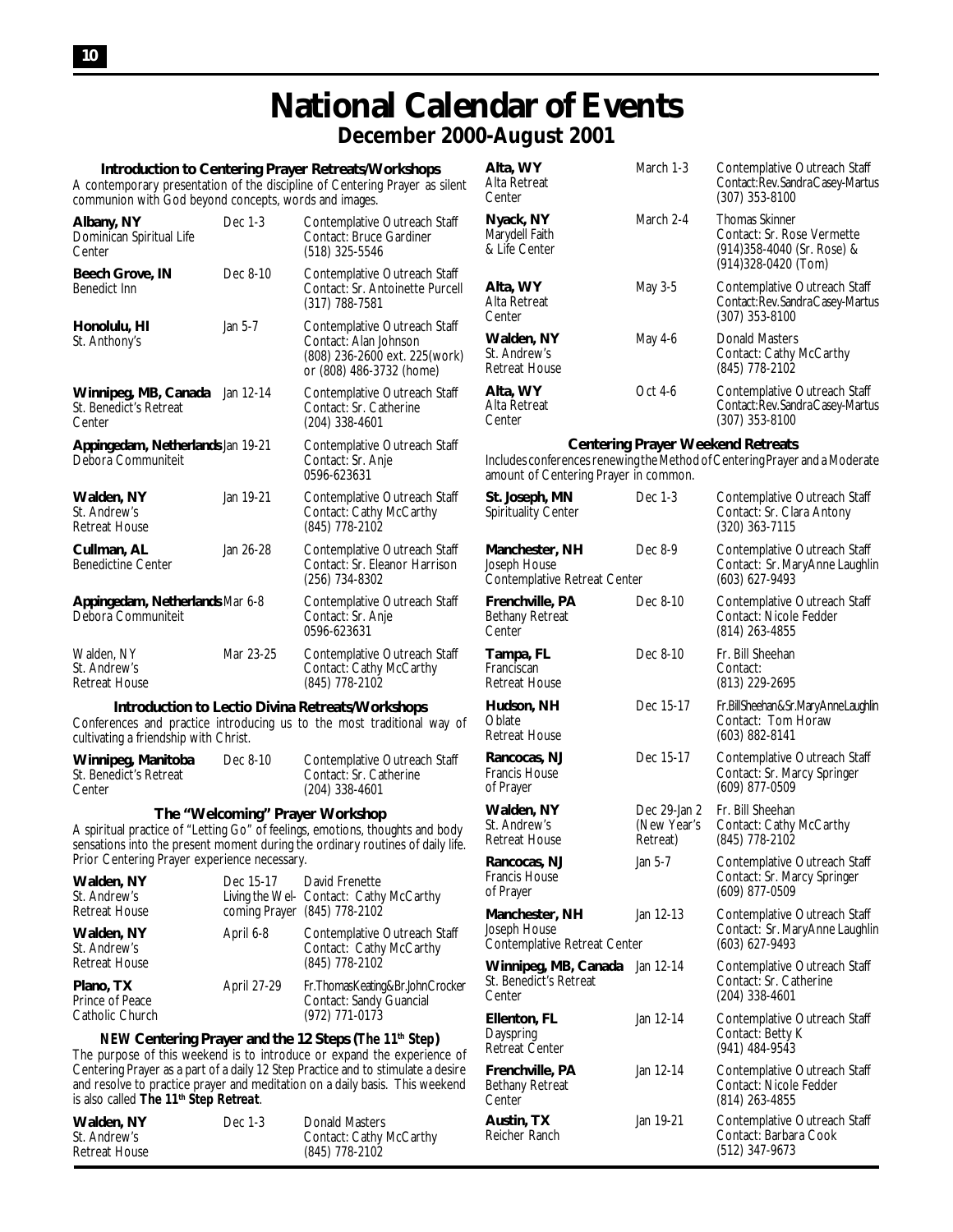| Manchester, NH<br>Joseph House<br>Contemplative Retreat Center    | Jan 26-27                  | Contemplative Outreach Staff<br>Contact: Sr. MaryAnne Laughlin<br>$(603) 627 - 9493$    |
|-------------------------------------------------------------------|----------------------------|-----------------------------------------------------------------------------------------|
| Rancocas, NJ<br>Francis House<br>of Prayer                        | Feb 2-4                    | Contemplative Outreach Staff<br>Contact: Sr. Marcy Springer<br>$(609)$ 877-0509         |
| Appingedam,<br><b>Netherlands</b><br>Debora Communiteit           | Feb 7-9                    | Contemplative Outreach Staff<br>Contact: Sr. Anje<br>0596-623631                        |
| Manchester, NH<br>Joseph House<br>Contemplative Retreat Center    | Feb 9-10                   | Contemplative Outreach Staff<br>Contact: Sr. MaryAnne Laughlin<br>(603) 627-9493        |
| Frenchville, PA<br><b>Bethany Retreat</b><br>Center               | Feb 9-11                   | Contemplative Outreach Staff<br>Contact: Nicole Fedder<br>(814) 263-4855                |
| Lacey, WA<br>St. Placid Convent                                   | Feb 16-18                  | Contemplative Outreach Staff<br>Contact: The Priory<br>$(360)$ 438-2595                 |
| Manchester, NH<br>Joseph House<br>Contemplative Retreat Center    | Feb 23-24                  | Contemplative Outreach Staff<br>Contact: Sr. MaryAnne Laughlin<br>(603) 627-9493        |
| Birmingham, AL<br>Our Lady of Sorrows                             | Feb 23-25                  | Sr. Bernadette Teasdale<br>Contact: Caroline Humphreys<br>(205) 979-1159                |
| Rancocas, NJ<br>Francis House<br>of Prayer                        | March 2-4                  | Contemplative Outreach Staff<br>Contact: Sr. Marcy Springer<br>$(609)$ 877-0509         |
| Encino, CA<br><b>Holy Spirit</b><br><b>Retreat Center</b>         | March 2-4                  | Contemplative Outreach Staff<br>Contact: Sr. Linda Snow<br>(818) 784-4515               |
| Walden, NY<br>St. Andrew's<br>Retreat House                       | March 2-4                  | Sr. Juanita Morales<br>Contact: Cathy McCarthy<br>(845) 778-2102                        |
| St. Joseph, MN<br><b>Spirituality Center</b>                      | March 2-4                  | Contemplative Outreach Staff<br>Contact: Sr. Clara Antony<br>$(320)$ 363-7115           |
| Immaculate, PA<br><b>Spirituality Center</b>                      | March 2-4                  | Contemplative Outreach Staff<br>Contact: Sr. Margaret Gradl<br>$(610) 647 - 6630$       |
| Frenchville, PA<br>Bethany Retreat Center                         | March 9-11                 | Contemplative Outreach Staff<br>Contact: Nicole Fedder<br>(814) 263-4855                |
| Manchester, NH<br>Joseph House<br>Contemplative Retreat Center    | March 16-17                | Contemplative Outreach Staff<br>Contact: Sr. MaryAnne Laughlin<br>(603) 627-9493        |
| Cullman, AL<br><b>Benedictine Center</b>                          | March 16-18                | David Frenette<br>Contact: Sr. Eleanor Harrison<br>(256) 734-8302                       |
| Johannesburg,<br>Gauteng, South Africa<br>La Verna Retreat Centre | March 20-25                | Contemplative Outreach Staff<br>Contact: Maria McLoughlin<br>011-27-11-803-1831         |
| Winnipeg, MB, Canada<br>St. Benedict's Retreat<br>Center          | March 23-25<br>(Intensive) | Contemplative Outreach Staff<br>Contact: Sr. Catherine<br>$(204)$ 338-4601              |
| Manchester, NH<br>Joseph House<br>Contemplative Retreat Center    | March 30-31                | Contemplative Outreach Staff<br>Contact: Sr. MaryAnne Laughlin<br>$(603) 627 - 9493$    |
| St. Louis, MO<br>Marianist Retreat<br>Center                      | (Lectio Divina)            | March 30-Apr1 Contemplative Outreach Staff<br>Contact: Diane Guerra<br>$(314)$ 918-8288 |
| Rapid City, SD<br>St. Martin<br>Monastery                         | April 5-7                  | Contemplative Outreach Staff<br>Contact: Sr. Marmion Howe, OSB<br>$(605)$ 343-2688      |

|        | Contemplative Outreach Staff<br>Contact: Sr. MaryAnne Laughlin<br>(603) 627-9493      | Μ<br>Jo:<br>C١            |
|--------|---------------------------------------------------------------------------------------|---------------------------|
|        | Contemplative Outreach Staff<br>Contact: Sr. Marcy Springer<br>(609) 877-0509         | N<br>St<br>C۱             |
|        | Contemplative Outreach Staff<br>Contact: Sr. Anje<br>0596-623631                      | Fı<br>Βe<br>C۱            |
|        | Contemplative Outreach Staff<br>Contact: Sr. MaryAnne Laughlin<br>(603) 627-9493      | м<br>Jo:<br>C۱            |
|        | Contemplative Outreach Staff<br>Contact: Nicole Fedder<br>(814) 263-4855              | N<br>St<br>C۱             |
|        | Contemplative Outreach Staff<br>Contact: The Priory<br>(360) 438-2595                 | н<br>St<br>R٤             |
|        | Contemplative Outreach Staff<br>Contact: Sr. MaryAnne Laughlin<br>(603) 627-9493      | PI<br>Pr<br>Ci            |
|        | Sr. Bernadette Teasdale<br><b>Contact: Caroline Humphreys</b><br>(205) 979-1159       | Μ<br>Jo<br>C١             |
|        | Contemplative Outreach Staff<br>Contact: Sr. Marcy Springer<br>(609) 877-0509         | Fı<br>Βe<br>C۱            |
|        | Contemplative Outreach Staff<br>Contact: Sr. Linda Snow<br>(818) 784-4515             | С<br>C۱<br>D              |
|        | Sr. Juanita Morales<br>Contact: Cathy McCarthy<br>(845) 778-2102                      | M<br>Jo:<br>C۱            |
|        | Contemplative Outreach Staff<br>Contact: Sr. Clara Antony<br>(320) 363-7115           | N<br>St<br>C۱             |
|        | Contemplative Outreach Staff<br>Contact: Sr. Margaret Gradl<br>(610) 647-6630         | Μ<br>Jo:<br>C١            |
|        | Contemplative Outreach Staff<br>Contact: Nicole Fedder<br>(814) 263-4855              | Μ<br>Jo:<br>C۱            |
|        | Contemplative Outreach Staff<br>Contact: Sr. MaryAnne Laughlin<br>(603) 627-9493      | Fr<br>Вe<br>R٥            |
|        | David Frenette<br>Contact: Sr. Eleanor Harrison<br>(256) 734-8302                     | w<br>Di<br>C۱             |
|        | Contemplative Outreach Staff<br>Contact: Maria McLoughlin<br>011-27-11-803-1831       | В<br>C۱                   |
|        | Contemplative Outreach Staff<br>Contact: Sr. Catherine<br>(204) 338-4601              | S <sub>6</sub><br>St<br>R |
|        | Contemplative Outreach Staff<br>Contact: Sr. MaryAnne Laughlin<br>(603) 627-9493      | N<br>St                   |
| 1<br>1 | Contemplative Outreach Staff<br>Contact: Diane Guerra<br>(314) 918-8288               | R٤<br>w                   |
|        | Contemplative Outreach Staff<br>Contact: Sr. Marmion Howe, OSB<br>$(605)$ $242$ $260$ | St<br>R٤                  |

|                                                                |                                      | ш                                                                                    |
|----------------------------------------------------------------|--------------------------------------|--------------------------------------------------------------------------------------|
| Manchester, NH<br>Joseph House<br>Contemplative Retreat Center | April 6-7                            | Contemplative Outreach Staff<br>Contact: Sr. MaryAnne Laughlin<br>$(603) 627 - 9493$ |
| Winnipeg, Manitoba<br>St. Benedict's Retreat<br>Center         | April 7-9                            | Contemplative Outreach Staff<br>Contact: Sr. Catherine Labinowich<br>(204) 338-4601  |
| Frenchville, PA<br>Bethany Retreat<br>Center                   | <b>April 20-22</b><br>(Intensive)    | Contemplative Outreach Staff<br>Contact: Nicole Fedder<br>$(814)$ 263-4855           |
| Manchester, NH<br>Joseph House<br>Contemplative Retreat Center | April 27-28                          | Contemplative Outreach Staff<br>Contact: Sr. MaryAnne Laughlin<br>$(603) 627 - 9493$ |
| Winnipeg, MB, Canada<br>St. Benedict's Retreat<br>Center       | April 27-29<br>(Intensive)           | Contemplative Outreach Staff<br>Contact: Sr. Catherine<br>$(204)$ 338-4601           |
| Honolulu, HI<br>St. Anthony<br>Retreat Center                  | April 27-29<br>(Intensive)           | Contemplative Outreach Staff<br>Contact: Susan Thornett<br>(808) 262-7487            |
| Plano, TX<br>Prince of Peace<br>Catholic Church                | April 27-29<br>"The Secret<br>Place" | Fr. Thomas Keating<br>Contact: Sandra Guancial<br>(972) 771-0173                     |
| Manchester, NH<br>Joseph House<br>Contemplative Retreat Center | May 18-19                            | Contemplative Outreach Staff<br>Contact: Sr. MaryAnne Laughlin<br>$(603) 627 - 9493$ |
| Frenchville, PA<br>Bethany Retreat<br>Center                   | May 18-20                            | Contemplative Outreach Staff<br>Contact: Nicole Fedder<br>$(814)$ 263-4855           |
| Chicago, IL<br>Center for<br>Development in Ministry           | May 24-27                            | Contemplative Outreach Staff<br>Contact: Margie Tomlinson<br>(847) 391-0997          |
| Manchester, NH<br>Joseph House<br>Contemplative Retreat Center | May 25-26                            | Contemplative Outreach Staff<br>Contact: Sr. MaryAnne Laughlin<br>$(603) 627 - 9493$ |
| Winnipeg, MB, Canada<br>St. Benedict's Retreat<br>Center       | May 25-27<br>(Intensive)             | Contemplative Outreach Staff<br>Contact: Sr. Catherine<br>(204) 338-4601             |
| Manchester, NH<br>Joseph House<br>Contemplative Retreat Center | <b>June 1-2</b>                      | Contemplative Outreach Staff<br>Contact: Sr. MaryAnne Laughlin<br>$(603) 627 - 9493$ |
| Manchester, NH<br>Joseph House<br>Contemplative Retreat Center | June 8-9                             | Contemplative Outreach Staff<br>Contact: Sr. MaryAnne Laughlin<br>(603) 627-9493     |
| Frenchville, PA<br>Bethany<br>Retreat Center                   | July 12-15<br>$(4 \text{ days})$     | Contemplative Outreach Staff<br>Contact: Nicole Fedder<br>$(814)$ 263-4855           |
| Washington, DC<br>Dayspring Retreat<br>Center                  | June 15-17                           | Contemplative Outreach Staff<br>Contact: Carol Wilkenson<br>(301) 428-9348           |
| Belton, TX<br>Cedarbrake                                       | Aug 3-5                              | Contemplative Outreach Staff<br>Contact: Barbara Cook<br>(512) 347-9673              |
| Sewanee, TN<br>St. Mary's<br>Retreat Center                    | Nov 11-13                            | Contemplative Outreach Staff<br>Contact: Carol Wray<br>$(615)$ 373-0613              |
|                                                                | <b>Holy Week Retreat</b>             |                                                                                      |
| Walden, NY<br>St. Andrew's<br><b>Retreat House</b>             | Apr 11-15                            | Fr. Carl Arico<br>Contact: Cathy McCarthy<br>(845) 778-2102                          |
|                                                                |                                      | NEW Centering Prayer Immersion Retreat                                               |
| Walden, NY<br>St. Andrew's<br>Retreat House                    | June 2-22<br>$(21 \text{ Day})$      | Fr. Keating, Fr. Arico, David Frenette<br>Contact: Cathy McCarthy<br>(845) 778-2102  |
|                                                                |                                      | continued next page                                                                  |

### **11**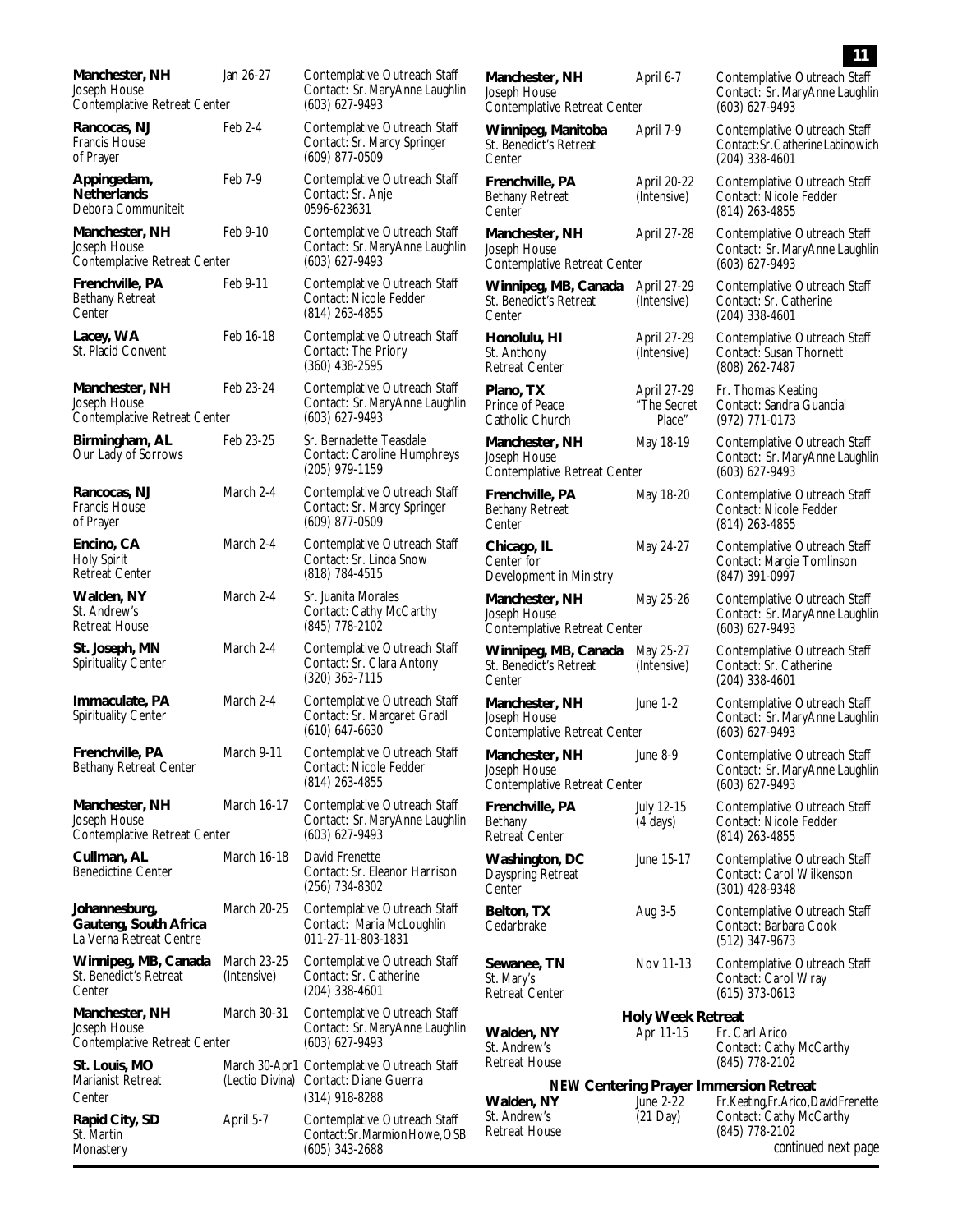### **National Calendar of Events**

Continued from Page 13

| Alta, WY<br>Alta Retreat                                          | NEW 30 Day Retreat<br><b>July 1-28</b><br>Fr. O'Loghlen, Fr. Nagy,<br>Ms Dwyer & Rev. Casey-Martus |                                                                                                                                                                                                                                                  | Alta, WY<br>Alta Retreat<br>Center                   | Aug 19-25<br>7 Day                        | Contemplative Outreach Staff<br>Contact: Rev. Sandra Casey-Martus<br>$(307)$ 353-8100                                                                                                                                                          |
|-------------------------------------------------------------------|----------------------------------------------------------------------------------------------------|--------------------------------------------------------------------------------------------------------------------------------------------------------------------------------------------------------------------------------------------------|------------------------------------------------------|-------------------------------------------|------------------------------------------------------------------------------------------------------------------------------------------------------------------------------------------------------------------------------------------------|
| Center                                                            |                                                                                                    | Contact: Rev. Sandy Casey-Martus<br>$(307)$ 353-8100<br><b>Intensive Centering Prayer Retreats</b>                                                                                                                                               | Holy Trinity, AL<br><b>Holy Trinity Shrine</b>       | Aug 21-28<br>8 Day                        | Fr. Bill Fickel<br>Contact: Sr. Gerry Whelan<br>$(334) 855 - 4474$                                                                                                                                                                             |
| May be modified from 5 to 10 days.                                |                                                                                                    | Provides an opportunity to immerse participants in the practice of Centering<br>Prayer as taught by Contemplative Outreach. The 10 Day Intensive features<br>Parts I, II, III of the "Spiritual Journey" Videotape Series by Fr. Thomas Keating. | Alta, WY<br>Alta Retreat<br>Center                   | Sep 16-22<br>7 Day                        | Contemplative Outreach Staff<br>Contact: Rev. Sandra Casey-Martus<br>$(307)$ 353-8100                                                                                                                                                          |
|                                                                   | 5 Day Intensive Retreats                                                                           |                                                                                                                                                                                                                                                  | Alta, WY<br>Alta Retreat                             | Oct 21-27<br>7 Day                        | Contemplative Outreach Staff<br>Contact: Rev. Sandra Casey-Martus                                                                                                                                                                              |
| Honolulu, HI<br>St. Anthony's                                     | Dec 7-11                                                                                           | Contemplative Outreach Staff<br>Contact: Katherine Theiler                                                                                                                                                                                       | Center                                               |                                           | $(307)$ 353-8100                                                                                                                                                                                                                               |
|                                                                   |                                                                                                    | (808) 988-6540                                                                                                                                                                                                                                   | Snowmass, CO                                         | 10 Day Intensive Retreats<br>Jan 9-18     | Contemplative Outreach Staff                                                                                                                                                                                                                   |
| Rapid City, SD<br>St. Martin<br>Monastery                         | Feb 7-11                                                                                           | Contemplative Outreach Staff<br>Contact: Sr. Marmion Howe, OSB<br>$(605)$ 343-2688                                                                                                                                                               |                                                      | (full)                                    | Contact: Pat Johnson<br>(970) 963-3964                                                                                                                                                                                                         |
| Parceval Hal, Skipton<br>Yorkshire                                | Apr 26-30                                                                                          | Contemplative Outreach Staff<br>Mrs. P. Finn<br>001-44-1772-813421                                                                                                                                                                               | Mt. Angel, OR<br>Shalom Prayer<br>Center             | Jan 26-Feb 4                              | Sr. Antoinette Traeger & Bill Ryan<br>Contact: Shalom Prayer Center<br>(503) 845-6773 or<br>shalom@open.org                                                                                                                                    |
|                                                                   | 6-7-8-9 Day Intensive Retreats                                                                     |                                                                                                                                                                                                                                                  | Belton, TX                                           | April 3-12                                | Contemplative Outreach Staff                                                                                                                                                                                                                   |
| Sewanee, TN<br>St. Mary's                                         | Jan 7-14<br>8 Day                                                                                  | Contemplative Outreach Staff<br>Contact: Carol Wray<br>$(615)$ 373-0613                                                                                                                                                                          | Cedarbrake                                           | (Lenten)                                  | Contact: Barbara Cook<br>(512) 347-9673                                                                                                                                                                                                        |
| Mt. Angel, OR<br>Shalom Prayer<br>Center                          | Jan 19-26<br>8 Day                                                                                 | Contemplative Outreach Staff<br>Contact: Antoinette Traeger<br>(503) 845-2786                                                                                                                                                                    | Brooklyn, MI<br>DeSales Center                       |                                           | April 27-May 6 Contemplative Outreach Staff<br>Contact: Margaret Murray<br>$(517) 592 - 8218$                                                                                                                                                  |
| Walden, NY<br>St. Andrew's                                        | Feb 20-25<br>6 Day                                                                                 | Contemplative Outreach Staff<br>Contact: Cathy McCarthy                                                                                                                                                                                          | Juneau, AK                                           | May 8-17                                  | Fr. Thomas Keating (last few days)<br>Contact: Sharon Cooper<br>skc@alaska.net                                                                                                                                                                 |
| Retreat House<br>Alta, WY<br>Alta Retreat                         | March 11-17<br>7 Day                                                                               | (845) 778-2102<br>Contemplative Outreach Staff<br>Contact: Rev. Sandra Casey-Martus                                                                                                                                                              | Boynton Beach, FL<br>St. Vincent de Paul<br>Seminary | June 15-24                                | Contemplative Outreach Staff<br>Contact: Barbara Reitberg<br>$(305)$ 386-7507                                                                                                                                                                  |
| Center<br>Beech Grove, IN<br>Benedict Inn                         | March 23-30<br>8 Day                                                                               | $(307)$ 353-8100<br>Contemplative Outreach Staff<br>Contact: Sr. Antoinette Purcell                                                                                                                                                              | Greensburg, PA<br>St. Emma's Church                  | July<br>(dates to be<br>announced)        | Contemplative Outreach Staff<br>Contact: Jeane Kish<br>$(412)$ 279-3314                                                                                                                                                                        |
| Richmond, VA<br>Richmond Hill                                     | April 9-15<br><b>Holy Week</b>                                                                     | $(317)$ 788-7581<br>Fr. Bill Sheehan<br>Contact: April Swofford<br>(801) 783-7903                                                                                                                                                                | Cullman, AL<br><b>Benedictine Center</b>             | <b>July 2-11</b>                          | Fr. Bill Fickel<br>Contact: Sr. Mary McGehee<br>$(256)$ 736-5820                                                                                                                                                                               |
| Alta, WY<br>Alta Retreat                                          | 7 Day<br>Apr 22-28<br>7 Day                                                                        | Contemplative Outreach Staff<br>Contact: Rev. Sandra Casey-Martus                                                                                                                                                                                | Ferdinand, IN<br>Kordes Enrichment<br>Center         | July 6-15                                 | Contemplative Outreach Staff<br>Contact: Vanessa Hurst<br>(812) 367-2777                                                                                                                                                                       |
| Center<br>Alta, WY<br>Alta Retreat                                | June 3-9<br>7 Day                                                                                  | (307) 353-8100<br>Contemplative Outreach Staff<br>Contact: Rev. Sandra Casey-Martus                                                                                                                                                              | Frankfort, IL<br>Portiuncula<br>Center for Prayer    | July 18-27                                | Contemplative Outreach Staff<br>Contact: Sr. Benita Jasurda<br>$(630)$ 969-7040                                                                                                                                                                |
| Center<br>Villa Maria, PA<br>Villa Maria                          | June 10-17<br>8 Day                                                                                | $(307)$ 353-8100<br>Fr. Bill Fickel<br>Contact: Kay Powers                                                                                                                                                                                       | Richmond, VA<br><b>Richmond Hill</b>                 | Aug 10-19                                 | Contemplative Outreach Staff<br>Contact: April Swofford<br>(804) 783-7903                                                                                                                                                                      |
| <b>Retreat Center</b><br>Belton, TX<br>Cedarbrake                 | June 15-21<br>7 Day                                                                                | $(216)$ 932-8911<br>Contemplative Outreach Staff<br>Contact: Marty<br>$(512)$ 347-9673                                                                                                                                                           | Walden, NY<br>St. Andrew's<br>Retreat House          | Aug 24-Sep 2                              | Fr. Bill Sheehan<br>Contact: Cathy McCarthy<br>(845) 778-2102                                                                                                                                                                                  |
| Encino, CA<br><b>Holy Spirit</b><br>Retreat Center                | June 17-24<br>8 Day                                                                                | Contemplative Outreach Staff<br>Contact: Sr. Linda Snow<br>(818) 784-4515                                                                                                                                                                        |                                                      | <b>Advanced Centering Prayer Retreats</b> | Provides an opportunity to deepen the practice of Centering Prayer in an<br>Atmosphere of silence and community support. The Advanced Intensive usually<br>features Part IV of the "Spiritual Journey" Videotape series by Fr. Thomas Keating. |
| Honolulu, HI<br>St. Anthony                                       | June 18-25<br>8 Day                                                                                | Contemplative Outreach Staff<br>Contact: Sr. Kathrine Theiler                                                                                                                                                                                    |                                                      | 5, 8, 9, 10 Day Advanced Retreats         | Prior Centering Prayer Retreat experience required. May be 5, 8, 9 or 10 day.                                                                                                                                                                  |
| <b>Retreat Center</b><br>Winnipeg, MB<br>Canada<br>St. Benedict's | July 6-13<br>8 Day                                                                                 | $(808)$ 988-6540<br>Contemplative Outreach Staff<br>Contact: Sr. Catherine Labinowich<br>(204) 338-4601                                                                                                                                          | Mt. Angel, OR<br>Shalom Prayer<br>Center             | Jan 26-Feb 4<br>10 Day                    | Sr. Antoinette Traeger, Bill Ryan<br>Contact Shalom Prayer Center<br>(503)845-6773 or shalom@open.org                                                                                                                                          |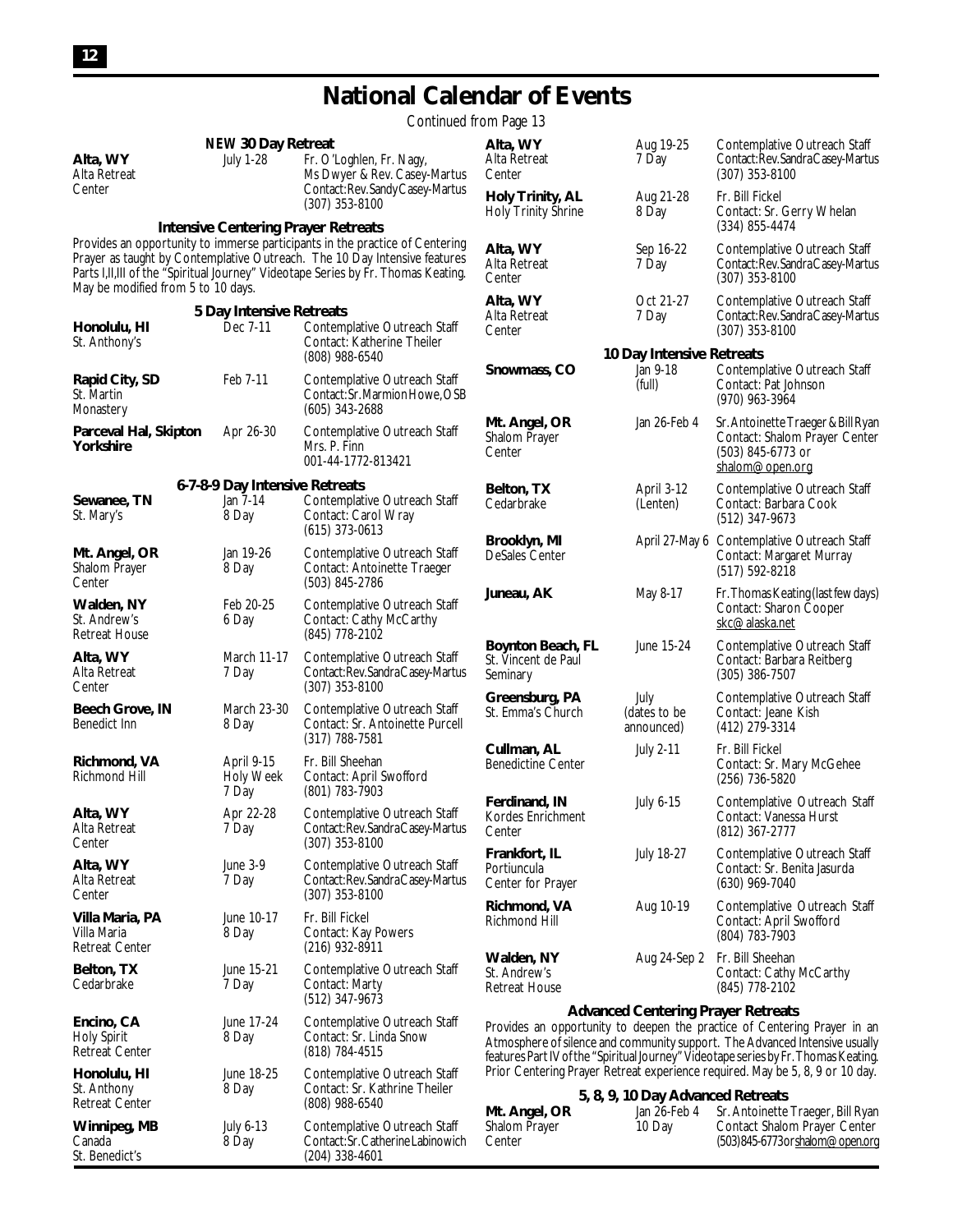| Villa Maria, PA<br>Villa Maria<br><b>Retreat Center</b> | June 10-17<br>8 Day                  | Fr. Bill Fickel<br>Contact: Kay Powers<br>(216) 932-8911                  |
|---------------------------------------------------------|--------------------------------------|---------------------------------------------------------------------------|
| Frenchville, PA<br>Bethany Retreat<br>Center            | June 23-Jul 1<br>9 Day               | Contemplative Outreach Staff<br>Contact: Nicole Fedder<br>(814) 263-4855  |
| Ferdinand, IN<br>Kordes Enrichment<br>Center            | July 6-15<br>10 Day                  | Contemplative Outreach Staff<br>Contact: Vanessa Hurst<br>(812) 367-2777  |
| Belton, TX<br>Cedarbrake                                | Sept 26-30<br>5 Day<br>Lectio Divina | Contemplative Outreach Staff<br>Contact: Barbara Cook<br>$(512)$ 347-9673 |

#### **Post Intensive Centering Prayer Retreats**

Provides an opportunity for intensive Centering Prayer, Lectio Divina, solitude and silence in community. Prior Centering Prayer Retreat experience necessary. May be 5, 6, 7, 8, 9 or 10 day.

| 5-6-7-8-9 Day Post Intensives                              |                                                     |                                                                                    |  |
|------------------------------------------------------------|-----------------------------------------------------|------------------------------------------------------------------------------------|--|
| Alta, WY<br>Alta Retreat Center                            | Feb 11-17<br>7 Day                                  | Contemplative Outreach Staff<br>Contact: Rev. Sandy Casey-Martus<br>(307) 353-8100 |  |
| Walden, NY<br>St. Andrew's<br><b>Retreat House</b>         | Feb 20-25<br>6 Day                                  | Contemplative Outreach Staff<br>Contact: Cathy McCarthy<br>(845) 778-2102          |  |
| Temecula, CA<br>Vina de Lestonnac<br><b>Retreat Center</b> | March 2-7<br>6 Day<br>(No Video)                    | Contemplative Outreach Staff<br>Contact: Martha Rodriguez<br>(619) 226-6000        |  |
| Alta, WY<br>Alta Retreat Center                            | May 13-19<br>7 Day                                  | Contemplative Outreach Staff<br>Contact: Rev. Sandy Casey-Martus<br>(307) 353-8100 |  |
| Sewanee, TN<br>St. Mary's                                  | June 10-17<br>8 Day                                 | Contemplative Outreach Staff<br>Contact: Carol Wray<br>(615) 373-0613              |  |
| Belton, TX<br>Cedarbrake                                   | June 15-21<br>7 Day                                 | Contemplative Outreach Staff<br>Contact: Barbara Cook<br>(512) 347-9673            |  |
| Honolulu, HI<br>St. Anthony<br><b>Retreat Center</b>       | Jun 31-Aug 7<br>8 Day                               | Contemplative Outreach Staff<br>Contact: Sr. Katherine Theiler<br>(808) 988-6540   |  |
| Snowmass, CO                                               | <b>IO Day Post Intensives</b><br>Dec 5-14<br>(full) | Contemplative Outreach Staff<br>Contact: Pat Johnson<br>(970) 963-3964             |  |
| Snowmass, CO                                               | March 12-21<br>(full)                               | Contemplative Outreach Staff<br>Contact: Pat Johnson<br>(970) 963-3964             |  |
| Belton, TX<br>Cedarbrake                                   | April 3-12<br>(Lenten)                              | Contemplative Outreach Staff<br>Contact: Barbara Cook<br>$(512)$ 347-9673          |  |
| Boynton Beach, FL<br>St. Vincent de Paul<br>Seminary       | June 15-24                                          | Contemplative Outreach Staff<br>Contact Barbara Reitberg<br>(305) 386-7507         |  |
| Cullman, AL<br><b>Benedictine Center</b>                   | <b>July 2-11</b>                                    | Fr. Bill Fickel<br>Contact: Sr. Mary McGehee<br>(256) 736-5820                     |  |
| Ferdinand, IN<br>Kordes Enrichment<br>Center               | July 6-15                                           | Contemplative Outreach Staff<br>Contact: Vanessa Hurst<br>(812) 367-2777           |  |
| Frenchville, PA<br><b>Bethany Retreat</b><br>Center        | July 28-Aug 7                                       | Contemplative Outreach Staff<br>Contact: Nicole Fedder<br>(814) 263-4855           |  |
| Loyoal Hall,<br>Merseyside, England                        | Aug 9-18                                            | Contemplative Outreach Staff<br>Contact: Mrs. S. Jones<br>001-44-114-288-6885      |  |

| Richmond, VA<br>Richmond Hill               | Aug 10-19 | Contemplative Outreach Staff<br>Contact: April Swofford<br>(804) 783-7903   |
|---------------------------------------------|-----------|-----------------------------------------------------------------------------|
| Walden, NY<br>St. Andrew's<br>Retreat House | Aug 10-19 | Fr. Carl Arico<br>Contact: Cathy McCarthy<br>(845) 778-2102                 |
| Walden, NY<br>St. Andrew's<br>Retreat House |           | Aug 24-Sept 2 Fr. Bill Sheehan<br>Contact: Cathy McCarthy<br>(845) 778-2102 |

#### **Formation for Contemplative Outreach Service**

Provides training and practice in interiorizing and communicating the essential elements of an Introductory Workshop on Centering Prayer, as well as an opportunity to look at our own Centering Prayer practice in light of the Essentials. Prerequisites are prior attendance at a 10 Day Intensive Retreat and the daily practice of Centering Prayer. The Course includes Centering Prayer and presentations by the staff and participants.

| Sewanee, TN<br>St. Mary's                             | Feb 4-10      | Contemplative Outreach Faculty<br>Contact: Carol Wray<br>$(615)$ 373-0613               |
|-------------------------------------------------------|---------------|-----------------------------------------------------------------------------------------|
| Walden, NY<br>St. Andrew's<br><b>Retreat House</b>    | May 18-25     | Contemplative Outreach Faculty<br>Contact: Cathy McCarthy<br>(845) 778-2102             |
| Richmond, VA<br>Richmond Hill                         | June 25-Jul 1 | Contemplative Outreach Staff<br>Contact: April Swofford<br>(804) 783-7903               |
| Alta, WY<br>Alta Retreat<br>Center                    | June 17-23    | Contemplative Outreach Faculty<br>Contact: Rev. Sandra Casey-Martus<br>$(307)$ 353-8100 |
| Milwaukee, WI<br>St. Francis<br><b>Retreat Center</b> | July 13-19    | Contemplative Outreach Faculty<br>Contact: Madeline Soo<br>(414) 961-2610               |

#### **Parish Missions/Retreats -Fr. Carl Arico**

|          | Contact: International Office Butler, NJ (973) 838-3384 |
|----------|---------------------------------------------------------|
| Dec 2-5  | Parish Mission - Milton, MA                             |
| Dec 9-12 | Parish Mission - Hingham, MA                            |

### **Nine Month Course: The Practice of Contemplative Living**

An ongoing process of formation enabling participants to create their own unique contemplative lifestyle in the contemporary world. Commitment is one weekend a month for nine months. Prayer, contemplative living and the integration of contemplation and activity are cultivated; the process is aided by the development of relational prayer through contemplative prayer practices. For information contact

New York - Cathy McCarthy, 914-778-2102; South Florida – Barbara Rietberg, 305-386-7507 St. Leo, Florida – Basha Perez, 407-869-0781 Denver, Colorado – Rose Meyler, 303-863-0932

#### **The Living Flame**

A national program on contemplative issues, designed to heighten the awareness of the dynamic of Centering Prayer in the context of the Spiritual Journey, offering guidance and intelligibility needed to stay faithful to the practice. It is an opportunity to receive and share conceptual background at a deeper level, a well as experiential insight, thus building a faith community committed to the Centering Prayer practice. Meets one Saturday a month during seven consecutive months. For information, contact Monica Freeman (504) 924-3812.

#### **Contemplative Outreach Ltd. Study Program In The Christian Contemplative Tradition**

The twelve week course is divided into two parts and covers contemporary expressions of the Christian contemplative tradition and then reaches back, during the last six weeks to the beginnings of the systematic practice of contemplative prayer among the desert monks of Syria, Egypt and Palestine. Objectives of this course include facilitating a deeper understanding of the depth and richness of the Christian contemplative tradition and the chance to engage the study material beyond the intellectual level in order to find the living tradition as we personally interact with it in our everyday lives. For more information, call Bonnie Shimizu (970) 927-3858 or email - bis@rof.net.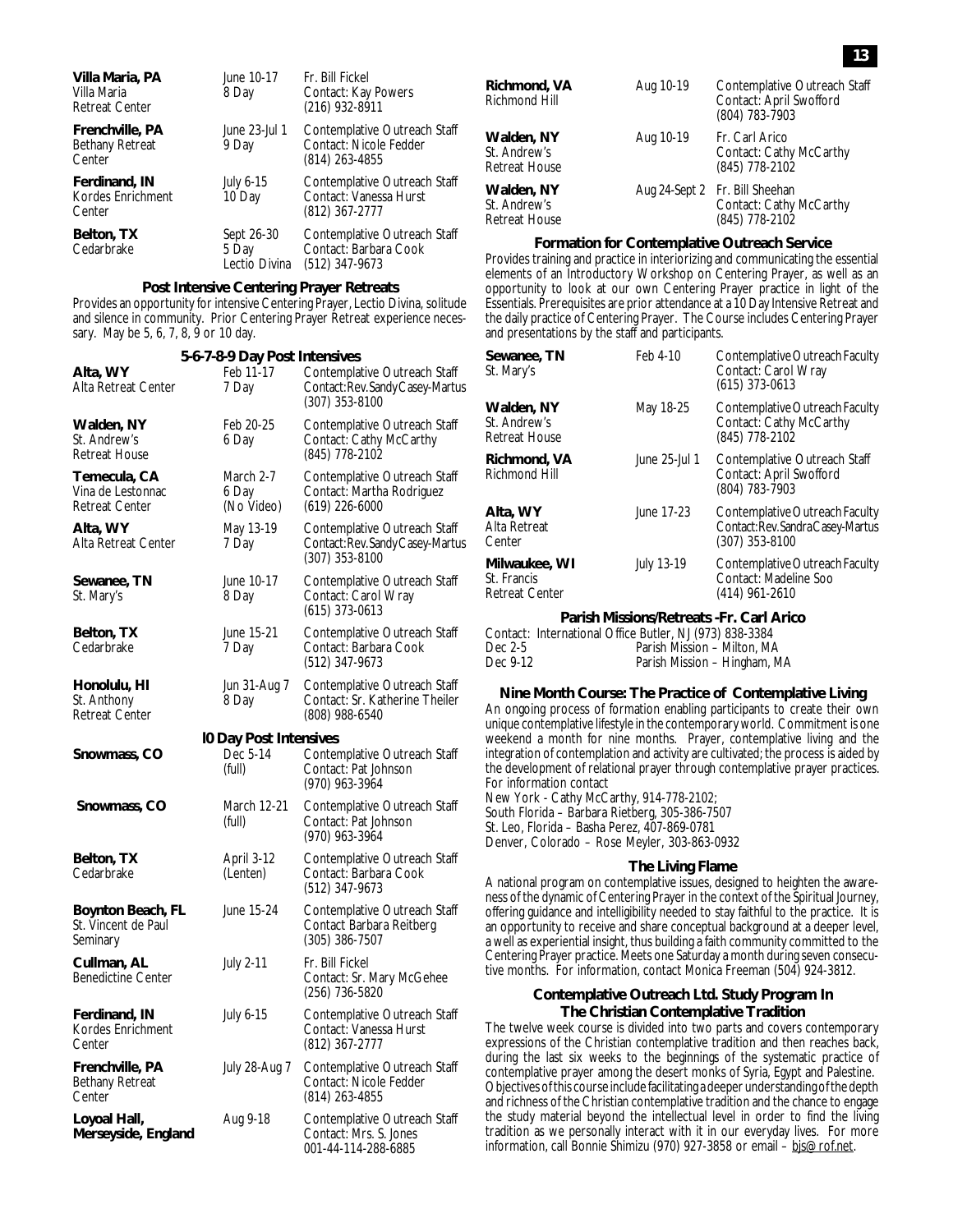### **C.O. Area/ Regional Contacts United States**

 $\mathbf{L}$ 

AL Birmingham Caroline Humphreys **CA** LaVerne Fr. Martin O'Loghlen **CA** Los Angeles **San Francisco CO** Carbondale **CO** Denver John Congdon<br> **CO** Denver Rev David Mor **CO** Montrose Nick Cole **CT** Greenwich Pat Castellano **FL** Mount Dora **Helen Williamson**<br> **FL** New Smyrna Beach Jacquie Brinkman **IA** Clarksville David Walters (Southside and NW Indiana)

(Far Western Suburbs)

**AK** Anchorage Kess Frey 907-338-2894 **AL** Birmingham **Aloysius Golden** 205-592-392-305-992-305-992-305-992-305-992-305-992-305-992-305-99-305-99-305-99-305-99-305-99-305-99-305-99-305-99-305-99-305-99-305-99-305-99-305-99-305-99-305-99-305-99-305-99-305-99-30 AL Cullman Sr. Mary McGehee 256-736-**AR** North Little Rock R. Scott Ogilby 501-835-AZ Scottsdale John Corcoran 480-945-**AZ** Tucson Frank Tuoti 520-749-<br> **CA** Aliso Viejo Mary Ann OíBrien 949-831-**Mary Ann OíBrien** CA Encino Sr. Linda Snow 818-784-**CA** Encino Carol Rome 818-386-CA Eureka Ken Meece 707-269-**CA** Hermosa Beach Tom Murdock 310-376-**CA** Hermosa Beach Rev. Paul Lawson 310-376-<br> **CA** LaVerne Fr. Martin O'Loghlen 909-593-**CA** Long Beach Barbara Brown-Thompson 562 433-<br>**CA** Los Angeles Sr. Catherine Bazar 323-222-**CA** Pleasanton Richard Wilder 415-462-7208 **CA** San Diego Fr. Justin Langille 619-226-6000 CA San Francisco Mark Lodico 415-252-**CA** San Gabriel Rev. James Clark 626-282-CA San Jose Jean Ramacciotti 650-326-**CO** Boulder **Barbara Hayden** 303-494-<br> **CO** Carbondale **Barbara Patricia Johnson** 970-963-**CO** Clifton **Pat Becker** 970-434-**CO** Colorado Springs David Salamon **719-475-719-812**<br>**CO** Colorado Springs Sr. Michele Fischer 719-473-**CO** Colorado Springs Sr. Michele Fischer 719-473-<br> **CO** Denver **100 John Congdon** 303-355-Rev. David Morgan 303-832-**CO** Denver Sr. Bernadette Teasdale 303-698-**CO** Fort Collins Laura Campbell 970-229-<br> **CO** Montrose **Nick Cole** 970-249-**CO** Snowmass Bonnie Shimizu 970-927-3858 **CT** Avon **Rev. Jon Widing** 860-676-<br> **CT** Greenwich Pat Castellano 203-531-**CT** Weston Raymond Tucker 203-227-DC Washington Janet Aldrich 301-515-**DC** Washington **Ronald Barnett** 301-515-435-430<br> **FL** Anna Maria Robert Fasulo 941-435-**Robert Fasulo FL** Boynton Beach Mary Anne Wagner 561-642-**FL** Boynton Beach **Zoila Diaz** 561-732-**FL** Bradenton Janet Gallagher 941-795-**FL** Cocoa **Adalberto Henriquez** 321-631-**FL** Miami Barbara Rietberg 305-386-7607 Barbara Rietberg 305-681-7507 Barmen Sanchez **FL** So.Miami (Hispanic) Carmen Sanchez 305-661-6966 **FL** New Smyrna Beach Jacquie Brinkman 888-321-**FL** Orlando (Hispanic) Ilse Reissner **1898 11-838 12-838 1407-767-889**<br> **FL** Orlando Basha Perez 18407-869-**Basha Perez FL** Satellite Beach Rosemary Van Pelt 321-777-FL St Petersburg Marjorie & John Rafftery 727-345-**FL** Venice Mimi & Terry Reilly 941-484-**GA** Atlanta Rev Thomas Morris 404-881-0835 Honolulu Sr. Katherine Theiler 808-988-<br>Clarksville David Walters 319-278-**IA** Davenport Mary Jeanne Blough 319-344-**IA** Davenport Sr. Kathleen Eberdt 319-323-**IA** Davenport Marie Howard 319-289-471289-471289-4712289-4712289-4712289-4712289-4712220-4712220-4712220-4712220-4712220-4712220-4712220-4712220-4712220-4712220-4712220-4712220-4712220-4712220-4712220-4712220-4712220-4712 **IA** Des Moines Rev Dan Krettik 515-282-**IA** Fairfield Rev Stephen Page 515-472-**IA** Iowa City Mary Merken-Hess 319-338-**ID** Alta Via Driggs Rev. Sandy Casey-Martus 307-353-<br> **IL** Chicago George Cairns 773-752-5757 x Chicago George Cairns 773-752-5757 x **IL** Chicago (NW Suburbs) Margie Tomlinson 847-391-**IL** Chicago Sr. Benita Jasurda 630-969-

| 2894         | IL  |
|--------------|-----|
| 3930         |     |
| 1159         | IL. |
| 5820         | IL  |
| 2359         |     |
| 3705<br>3443 | IL  |
|              | IL. |
| 3270         | IL. |
| 4515         | IL  |
| 9171         | IL  |
| 4245         | ΙN  |
| 6616         | ΙN  |
| 8989         |     |
| 8494         | ΙN  |
| 7901         | ΙN  |
| 5157         | ΙN  |
| 7208         | IL. |
| 6000         | IL. |
| 8076         | ΙN  |
| 1667         | ΚŚ  |
| 5147         | K١  |
| 5256         | K١  |
| 2845         | K١  |
| 3964         | LA  |
| 8650         | L   |
| 7011         | L   |
| 5226         | L/  |
| 1731         | M   |
| 7309         | M   |
| 7729         | M   |
| 1508         | M   |
| 7355         | M   |
| 3858         | M   |
| 0294         | MI  |
| 6528         | MI  |
| 6186         | MI  |
| 4309         | MI  |
| 4309         | MI  |
| 9265         | MI  |
| 1872         | MI  |
| 4424         | MI  |
| 3991         | MI  |
| 8040         | MI  |
| 7507         | М٥  |
| 6966         | M   |
| 0958         | M   |
| 5610         | M.  |
| 8271         | M.  |
| 0781         | M.  |
| 3389         | N   |
| 7908         | N   |
|              |     |
| 9543         | N   |
| 0835         | N   |
| 6540         | N   |
| 4224         | N٥  |
| 0744         | N   |
| 9466         | NI  |
| 4712         | NI  |
| 4839         | NI  |
| 3179         | Nŀ  |
| 9128         | NJ  |
| 8100         | NJ  |
| 235          | NJ  |
|              | NJ  |
| 0997         | NI  |
| 7040         | Nľ  |
|              | N١  |

I

| IL.      | Chicago<br>(Central and Near Western Suburbs)      | Joan Monego                               | 708-453-4007                 |
|----------|----------------------------------------------------|-------------------------------------------|------------------------------|
| IL       | Chicago (North Shore) Joseph Sandman               |                                           | 847-486-1737                 |
| IL       | Chicago                                            | Patrick Uhm                               | 847-676-3981                 |
|          | (Asian Communities)                                |                                           |                              |
| IL       | Chicago                                            | Rev. William Sheehan                      | 773-493-3590                 |
| IL       | Moline                                             | Sr. Audrey Cleary                         | 319-333-6189                 |
| IL       | Oak Park                                           | Joseph Ruiz                               | 708-848-4417                 |
| IL       | Peoria                                             | Sr. Catherine Cleary                      | 309-693-7063                 |
| IL       | Springfield                                        | Sr. Helen Horne                           | 217-787-0481                 |
| ΙN       | <b>Beech Grove</b>                                 | Sr. Carol Falkner                         | 317-788-7581                 |
| ΙN       | <b>Beverly Shores</b>                              | George Cairnes                            | 219-878-9781                 |
|          | (Chicago South and NW IN)                          |                                           |                              |
| ΙN       | Elmwood Park                                       | Joan Monego                               | 708-453-4007                 |
| ΙN       | Ferdinand                                          | Sr. Kristine Harpeneau                    | 800-880-2777x290             |
| ΙN       | Greenwood                                          | Laurel Simon                              | 317-887-0462                 |
| IL       | Chicago (North Shore) Joseph Sandman<br>Skokie Moo |                                           | 847-486-1737                 |
| IL<br>ΙN | Northwest IN                                       | (Patrick) Uhm                             | 847-676-3981                 |
| ΚS       | Wichita                                            | George Cairns<br>Dan Rensel               | 219-878-9781<br>316-744-2919 |
| KΥ       | Burlington                                         | Gina Linnemann                            | 606-689-5859                 |
| ΚY       | Frankfort                                          | <b>Scott Kimbel</b>                       | 502-695-5427                 |
| ΚY       | New Haven                                          | Jean Johnson                              | 502-549-3122                 |
| LA       | <b>Baton Rouge</b>                                 | Monica Freeman                            | 225-924-3812                 |
| LA       | Houma                                              | Fionnuala Quinn                           | 504-850-3144                 |
| LA       | Lake Charles                                       | Barbara Tomme                             | 318-855-3144                 |
| LA       | New Orleans                                        | <b>Daniel DeMers</b>                      | 504-394-1795                 |
| MA       | Acton                                              | Frank Powaza                              | 978-263-0639                 |
|          | <b>MA</b> Amherst                                  | Connie Daniel                             | 413-256-1369                 |
| MA       | Andover                                            | Sr. Lorraine Pianka                       | 978-458-5750                 |
| MA       | Hingham                                            | Dr. Edward Gray                           | 781-740-1154                 |
| MА       | Rockport                                           | Robert Hope                               | 978-546-6044                 |
| МA<br>MЕ | Taunton<br>Waldoboro                               | Ethel Fraga                               | 508-822-2410<br>207-832-6263 |
| МI       | Adrian                                             | Adele Millette<br>Carol DiMarcello        | 517-263-0828                 |
| ΜI       | Detroit                                            | Fr. Ken McKenna                           | 517-592-8218                 |
| ΜI       | Grosse Pt                                          | Bernadette Thibodeau                      | 313-882-4824                 |
| ΜI       | Haslett                                            | Bella Mody                                | 517-339-1647                 |
| ΜI       | Saginaw                                            | Nan Spence                                | 517-791-7079                 |
| MN       | Chasset                                            | Nicholas Eltgroth                         | 218-328-6396                 |
| MN       | Duluth                                             | Meridith Schifsky                         | 218-525-9363                 |
| МN       | St Joseph                                          | Sr. Katherine Howard                      | 320-363-7187                 |
| MN       | St. Paul                                           | Sr. Mary White                            | 651-224-6261                 |
| MO       | St. Louis                                          | Susan Komis                               | 888-350-5088                 |
| MO       | St. Louis                                          | Diane Guerra                              | 314-918-8288                 |
| MО       | St. Louis                                          | Renee Bennett                             | 314-918-8288                 |
| МS<br>МS | Jackson<br>Tupelo                                  | Sr. Therese Jacobs<br><b>Allen Cooley</b> | 601-981-3567<br>662-842-6617 |
| МT       | Missoula                                           | Jean Woessner                             | 406-721-3520                 |
| NC       | Asheville                                          | <b>Steve Rainey</b>                       | 828-689-2343                 |
| NC       | Chapel Hill                                        | Jim Biggins                               | 919-969-9604                 |
| NC       | Charlotte                                          | Barbara Rockett                           | 704-846-7005                 |
| NC       | Greensboro                                         | Fr. Frank Connolly                        | 336-272-4681                 |
| NC       | Hendersonville                                     | Joe Lancaster                             | 828-625-9753                 |
| NC       | Raleigh                                            | Flo Hartye                                | 919-876-8935                 |
| NC       | Winston-Salem                                      | Betty Haywood                             | 336-748-8862                 |
| NE       | Gering                                             | Joe & Pat Masek                           | 308-436-8215                 |
| NE       | Omaha                                              | <b>Sharon Anderson</b>                    | 402-346-8429                 |
| NE       | Omaha                                              | Eleanore McNulty                          | 402-333-3819                 |
| NН       | Manchester                                         | Sr. Maryann Laughlin                      | 603-627-9493                 |
| NJ<br>NJ | Bayonne<br>Eatontown                               | Therese Saulnier<br>Marianne Daley        | 201-436-8256<br>732-542-0264 |
| NJ       | Rancocas                                           | Sr. Marcy Springer                        | 609-877-0509                 |
| NJ       | <b>Teaneck</b>                                     | Joanne OíNeill                            | 201-837-5908                 |
| NM       | Albuquerque                                        | Sr. Amata Dawson                          | 505-877-4211                 |
|          | NM Sante Fe                                        | Susan Rush                                | 505-466-4527                 |
| NΥ       | Albany                                             | <b>Bruce Gardiner</b>                     | 518-325-5546                 |
|          |                                                    |                                           |                              |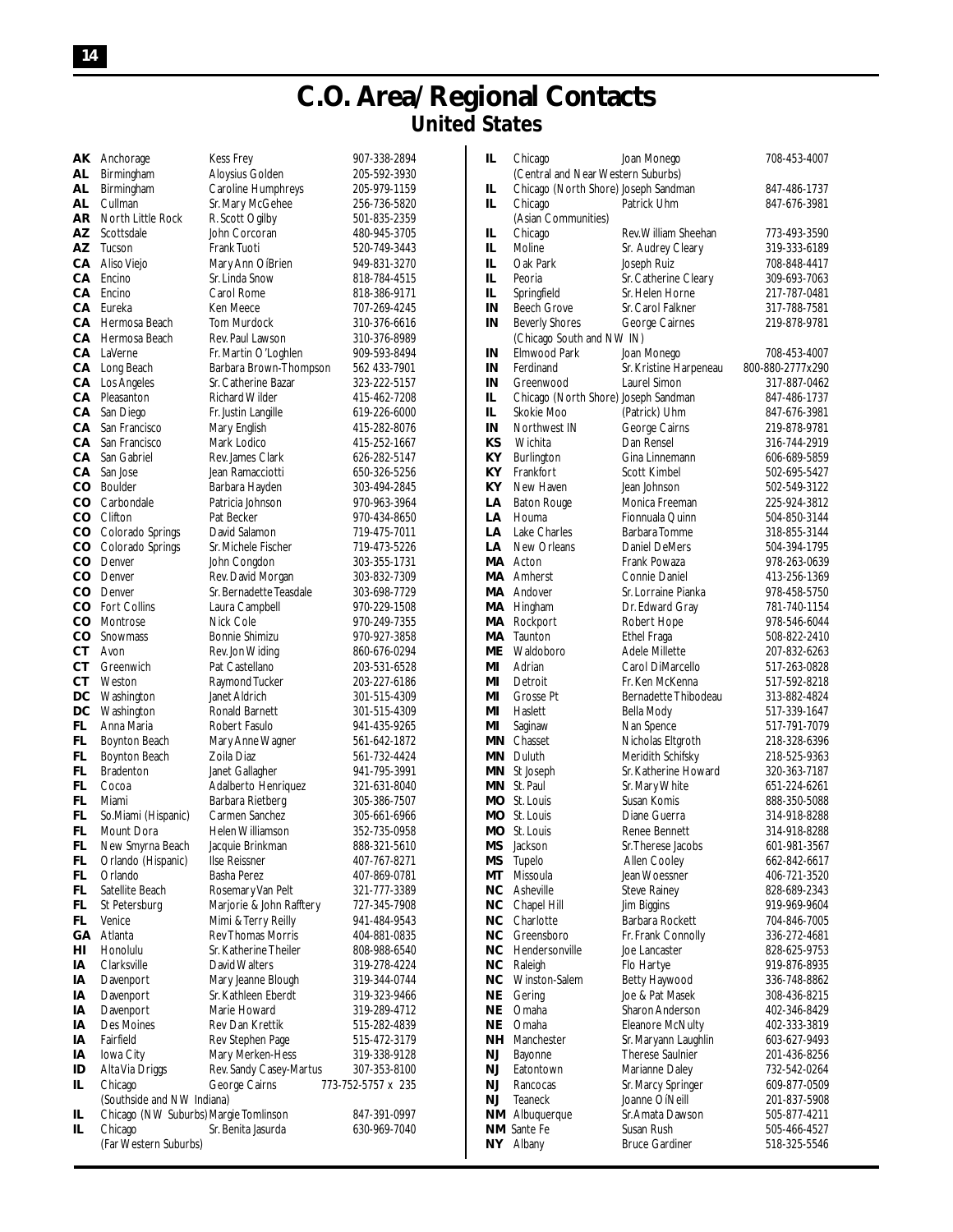**OH** Cleveland<br>**OH** Cleveland **OR** Mt. Angel Sr. Antoinette Traeger<br> **OR** Portland Bill Ryan **Pittsburgh TN** Chattanooga Rev. Margaret Mullen **UT** Salt Lake City Theresa Brown Bell **VA** Roanoke Rev. John Runkle<br> **VA** Sammamish Ruth & Mark Du

**NY** Bayville Paula Hastings 516-628-3486 **NY** Brooklyn **William Fredrickson** 718-499-7366<br>**NY** Buffalo **1988 Sr. Dorothy Feltz** 716-895-2591 **Sr. Dorothy Feltz NY** Buffalo Msgr. David Gallivan 716-847-6930 **NY** East Meadow **Anne Mazza** 516-794-8233<br> **NY** Hartsdale **Thomas Skinner** 914-328-0420 **Thomas Skinner NY** Manhattan **Doris Curley 212-674-3484**<br>**NY** Manhattan **Dory Russo** 212-285-1296 **NY** Manhattan **Tony Russo** 212-285-1296<br> **NY** Mt. Tremper Ann Sherry 914-679-6118 **NY** Mt. Tremper **Ann Sherry** 914-679-6118 **NY** New Rochelle **Elena Green** 914-235-0313 **NY** Nyack Sr. Rose Vermette 914-358-5399<br>**NY** Orchard Park Br. John Crocker 716-667-6311 **NY** Orchard Park Br. John Crocker 716-667-6311<br> **NY** Port Chester Joseph Zepf 914-937-2168 **NY** Port Chester **Joseph Zepf** 914-937-2168<br> **NY** Walden Cathy McCarthy 845-778-2102 Cathy McCarthy **NY** Warwick Susan Supak 845-986-4975 **NY** Whitestone Fr. Robert Cheesman 718-321-1096<br> **OH** Cincinnati Susan Tew 513-871-8270 **OH** Cincinnati Susan Tew 513-871-8270<br> **OH** Cleveland Kay Powers 216-932-8911 **Cleveland** Fr. William Fickel 440-442-3411<br>Columbus Fr. Vincent McKiernan 614-291-4674 OH Columbus Fr. Vincent McKiernan 614-291-4674 **OR** Ashland Rev Jack & Bev Gorsuch 541-552-1974<br>
Rev Jack & Bev Gorsuch 541-552-1974<br>
Rev Jack & Bev Gorsuch 503-845-2786 **OR** Portland Bill Ryan 503-636-0170 **PA** Erie **Mary Dwyer** 814-838-6469<br>**PA** Erie **S**r. Rita Panciera 814-456-1802 **PA** Erie Sr. Rita Panciera 814-456-1802<br> **PA** Frenchville Sr. Therese Dush 814-263-4855 **Sr. Therese Dush PA** Lancaster Elise Kandel 117-290-7889<br> **PA** New Baltimore Rev. Mark Begley 814-733-2210 **Rev. Mark Begley PA** Philadelphia Sr. Margaret Gradl 610-647-6630 **PA** Pittsburgh Rev Francis Meenan 412-761-6651 **SC** Greenville **Judy Lineback** 864-246-3973<br> **SD** Rapid City **Sr. Marmion Howe** 605-343-2688 **Sr. Marmion Howe 605-343-2688**<br>
Rev. Margaret Mullen 423-877-2428 **TN** Knoxville Fr. Terry Ryan 423-523-7931<br>
FN Nashville Carol Wray 615-373-0613 **TN** Nashville Carol Wray 615-373-0613<br> **TN** Pulaski Sr. Jean Tavin 931-363-5776 **TN** Pulaski Sr. Jean Tavin 931-363-5776 **Tim & Barbara Cook TX** Dallas Area Sandra Guancial 972-771-0173 **TX** Dickinson (Hispanic) Jose Castro 281-337-1312<br> **TX** Fort Worth Rev. Timothy Thompson 817-246-3622 **TX** Fort Worth Rev. Timothy Thompson 817-246-3622<br> **TX** Houston Fred Eckart Jr. 888-526-9186 Fred Eckart Jr. **TX** Houston **Drue Pollan 113-218-9760**<br> **TX** San Antonio Rev. Homer Bain 210-616-0885 **TX** San Antonio **TABO REV. Homer Bain** 210-616-0885<br> **Theresa Brown Bell** 201-596-8902 **VA** Charlottesville Jody Blatz 804-973-9590<br> **VA** Richmond **April Swofford** 804-783-7903 **VA** Richmond **April Swofford** 804-783-7903<br> **VA** Roanoke Rev. John Runkle 540-343-0159 Ruth & Mark Dundon 425-427-9290 **WA** Seattle Barbara Huston 206-282-9076 WA Spokane Gary & Lynnette Meisen-Vehrs 509-325-1909 **WI** Milwaukee **Kathryn Ann Kobelinski** 414-282-7310<br>**WI** Milwaukee Barbara Prendergast 414-964-1268 Barbara Prendergast **WI** Sister Bay **Anne Egan** 414-854-5755<br> **WY** Cheyenne Cynthia Johnson 307-632-2751 Cynthia Johnson 307-632-2751



### **Contacts Outside the United States**

| <b>AUSTRALIA</b><br>Claremont<br>Connolly<br>Hilton<br>Rivervale<br>Trigg                                                                    | Fr. Douglas Conlan<br>Rev. Gerry Doyle<br>Stephen & Mandy Skipper<br>Philip Carrier<br>David & Christina Rushton                                                                    | 0119147381449<br>0116193003035<br>0116193355541<br>0116192773068<br>0116194472342                                                                                                                                 |
|----------------------------------------------------------------------------------------------------------------------------------------------|-------------------------------------------------------------------------------------------------------------------------------------------------------------------------------------|-------------------------------------------------------------------------------------------------------------------------------------------------------------------------------------------------------------------|
| <b>BAHAMAS</b><br>Nassau                                                                                                                     | Sr. Annie Thompson                                                                                                                                                                  | 242-323-5517                                                                                                                                                                                                      |
| <b>CANADA</b><br>Toronto, Ontario<br>Winnipeg                                                                                                | Carolyn Gratton<br>Sr Catherine Labinowich                                                                                                                                          | 416-922-6451<br>204-338-4601                                                                                                                                                                                      |
| <b>DOMINICAN REPUBLIC</b><br>Santo Domingo<br>Santo Domingo                                                                                  | Isabel de Marion Landais<br>Vicky Brache de Acra                                                                                                                                    | 809-482-1710<br>809-562-2214                                                                                                                                                                                      |
| <b>EL SALVADOR</b><br>San Salvador                                                                                                           | Leila de Membreno                                                                                                                                                                   | 11-50-326-33402                                                                                                                                                                                                   |
| ENGLAND<br>Isle of Wight<br>Nr Preston<br>Preston<br>Sheffield<br><b>W.Yorkshire</b>                                                         | lan Wilson<br>Pat & Joe Finn<br>Mrs. Elizabeth Smith<br>Sylvia Jones<br>Ann O'Donnell                                                                                               | 011-44-1983-529659<br>011-44-1772-813421<br>011-44-1772-629520<br>0-114-2886885<br>011-44-113-226-1396                                                                                                            |
| IRELAND<br>Wexford<br>Wexford<br>Wexford<br>Wexford                                                                                          | Fr. Thomas Brennan<br>Fr. Tom Dalton<br>Sr. M. Dolores<br>Sr. Ita Miller                                                                                                            | 011-35-353-22177<br>011-35-353-22055<br>011-35-354-66634<br>011-35-353-33580                                                                                                                                      |
| <b>NORTHERN IRELAND</b><br>Strabane, Co. Tyrone                                                                                              | Fr. Declan Boland                                                                                                                                                                   | 028-71883293                                                                                                                                                                                                      |
| MALAYSIA<br>Kula Lumpur<br>Kula Lumpur                                                                                                       | Lawrence Wong<br>George Chang                                                                                                                                                       | 6-03-2562549<br>6-03-77854675                                                                                                                                                                                     |
| <b>MEXICO</b><br>Metepec (Hispanic)                                                                                                          | Judith Bernal                                                                                                                                                                       | 011-52-7-271-1703                                                                                                                                                                                                 |
| <b>NETHERLANDS</b><br>Almere<br>Appingedam<br>Diemen<br>Dwingeloo<br>Harmelen<br>Heemstede<br>Lelystad<br>Stadskanaal<br>Tytsjerk<br>Veendam | Jan Happee<br>Sr. Ange van der Pers<br>Anneke Smit<br>Ernst van Gulik<br>Wim & Lejnie Markus<br>Joan Heldring<br>Kees Sybrandi<br>Jorg Buller<br>Joke Van Doorn<br>Dick van Vliet 0 | 011-31-36-521-3457<br>011-31-59-662-3631<br>011-31-20-416-0233<br>011-31-521-522103<br>011-31-348-441350<br>011-31-23-528-8217<br>011-31-320-252416<br>011-31-599-621779<br>011-31-511-432787<br>11-31-598-622731 |
| <b>PHILIPPINES</b><br>Makati<br>Makati                                                                                                       | Grace Padilla<br>Lita Salinas                                                                                                                                                       | 011-632-8109573<br>011-632-468108825                                                                                                                                                                              |
| <b>PUERTO RICO</b><br>San Juan                                                                                                               | Maria Luisa Ason                                                                                                                                                                    | 787-753-0758                                                                                                                                                                                                      |
| <b>SINGAPORE</b><br>Perindu                                                                                                                  | Cecilia Ee                                                                                                                                                                          | 011-65-241-2663                                                                                                                                                                                                   |
| SOUTH AFRICA<br><b>Bellville</b><br>Pinetown<br>Rivonia                                                                                      | Sylvia Collier<br>Denise Allan<br>Maria McLoughlin                                                                                                                                  | 011-27-21-913-4576<br>011-27-31-702-9590<br>011-27-11-803-1831                                                                                                                                                    |
| <b>SOUTH KOREA</b><br>Seoul                                                                                                                  | Sr. Marie David Choi                                                                                                                                                                | 011-822-923-3547                                                                                                                                                                                                  |
| <b>SWITZERLAND</b><br>Geneva                                                                                                                 | Charles Christophi                                                                                                                                                                  | 011-41-22-707-0830                                                                                                                                                                                                |